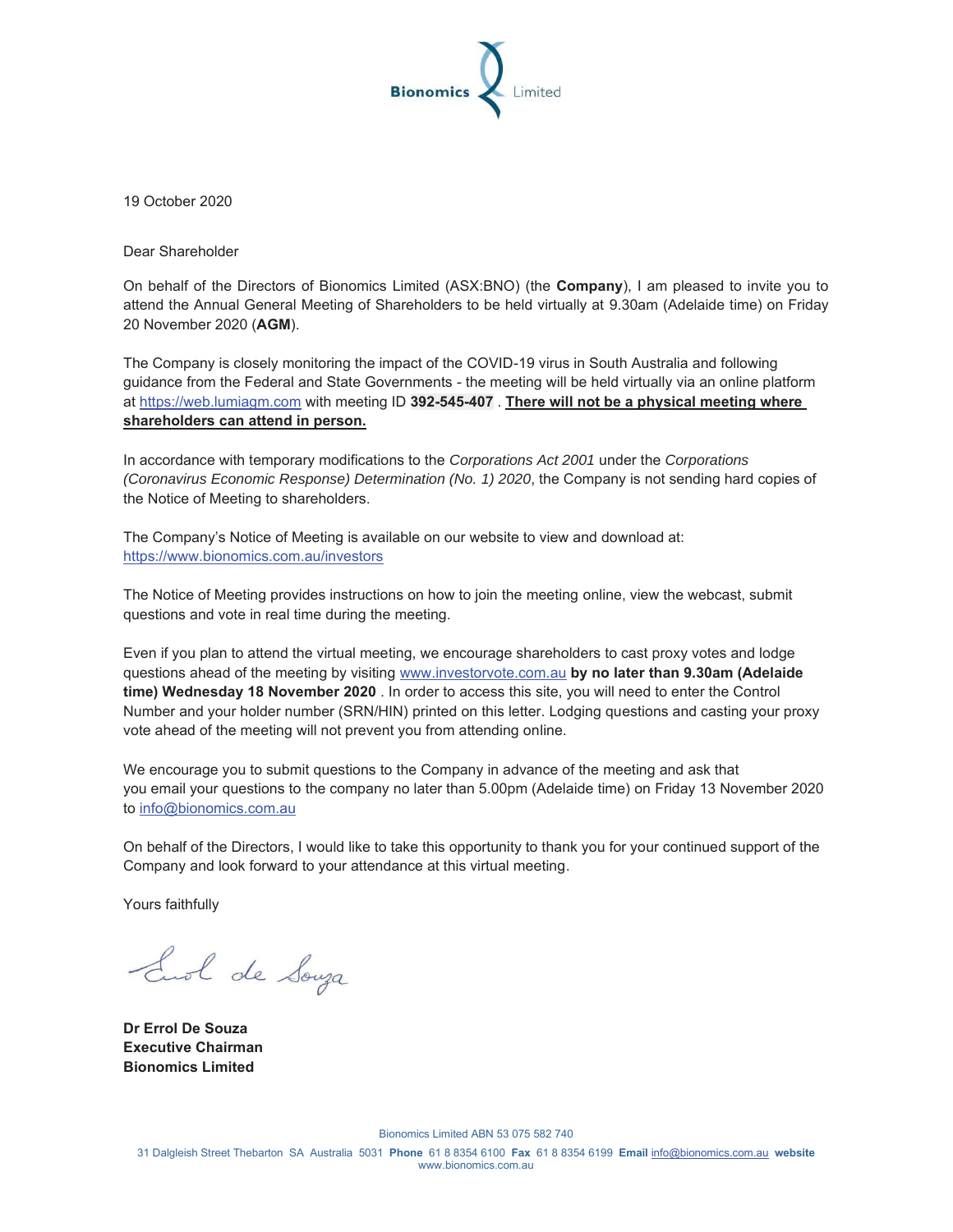

## **BIONOMICS LIMITED**

# ACN 075 582 740

# NOTICE OF ANNUAL GENERAL MEETING

TIME: 9.30am (Adelaide time) DATE: Friday, 20 November 2020 **PLACE:** Due to Federal and State Government restrictions regarding gatherings and COVID-19 the meeting will be held virtually via an online platform at https://web.lumiagm.com with meeting ID

392-545-407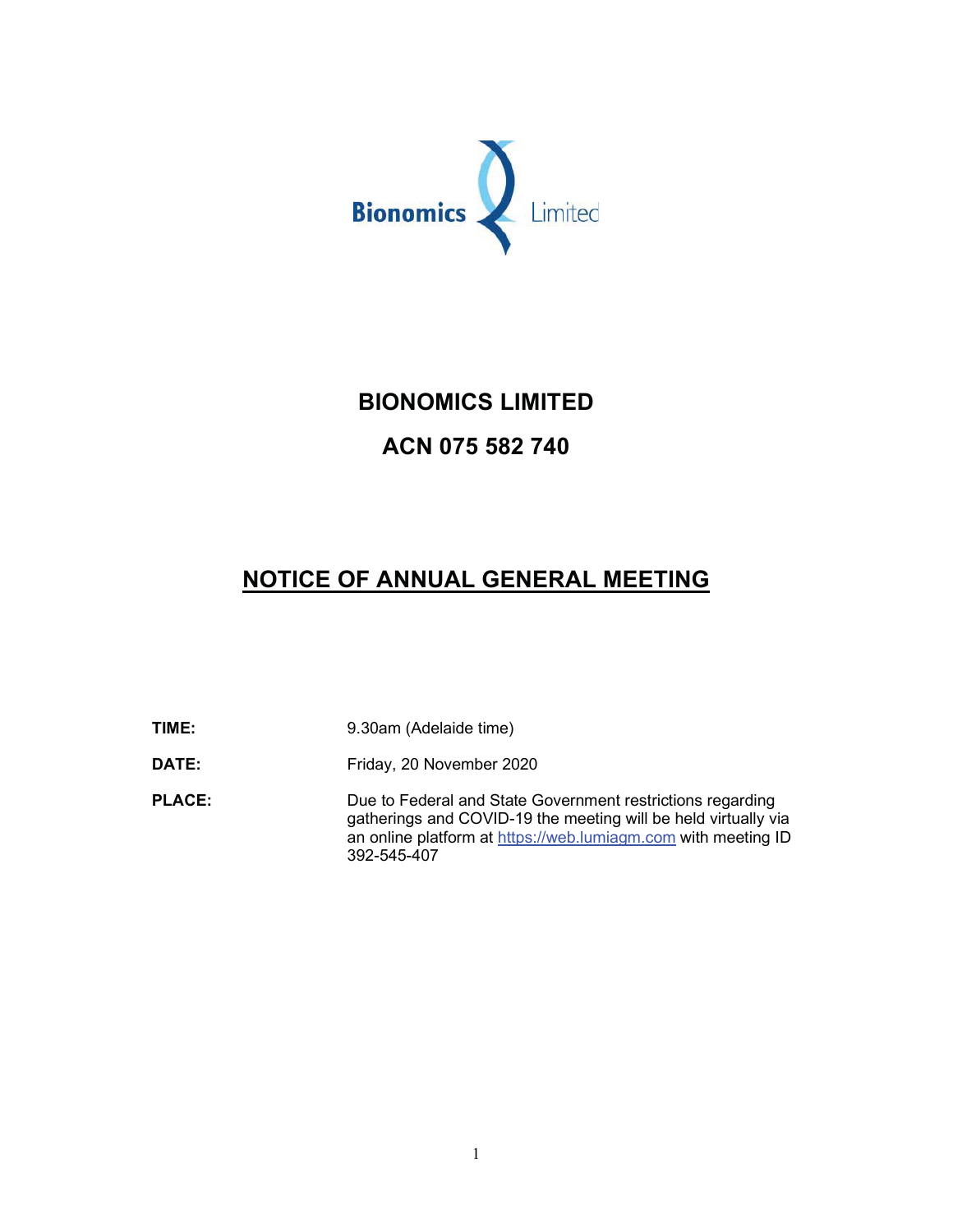Due to the global COVID-19 pandemic, the Company has taken steps to ensure all Shareholders can participate in the Meeting virtually online while maintaining their health and safety and abiding by Federal and State Government requirements and guidelines regarding COVID-19. Shareholders will not be able to attend the Meeting in person.

Shareholders do not need to attend the Meeting physically in order to cast their votes or to participate in the Meeting. Accordingly, the Company strongly encourages all Shareholders who wish to vote to do so by:

- (1) participating in the virtual Meeting and casting a vote online;
- (2) appointing the Chair as their proxy (and where desired, direct the Chair how to vote on a Resolution) by completing and returning the proxy form; or
- (3) lodging their votes online at www.investorvote.com.au.

Further details on the virtual Meeting and appointment of proxies are set out below.

#### **Virtual Meeting**

To enable participation by Shareholders in the Meeting without physical attendance, the Company will hold the Meeting virtually online via the Lumi platform at https://web.lumiagm.com with meeting ID 392-545-407

Shareholders can access this platform by navigating to https://web.lumiagm.com on any internet browser.

Upon entering the meeting ID into the Lumi platform, Shareholders should then log in to the virtual Meeting using their SRN/HIN and postcode (Australian resident) or their SRN/HIN and three letter country code (overseas resident). Any appointed third party proxies should contact the Company's share registry, Computershare Investor Services, on +61 3 9415 4024 to receive their login information.

Shareholders attending the Meeting virtually will be able to ask questions in writing and vote during the Meeting via the Lumi platform.

All Resolutions will be conducted by poll. More information regarding virtual attendance at the Meeting (including how to vote, comment and ask questions virtually during the Meeting) is available in the virtual meeting guide, which is attached.

#### **Technical Difficulties**

Technical Difficulties may arise during the course of the virtual AGM. The chairman has discretion as to whether and how the meeting should proceed in the event that a technical difficulty arises. In exercising this discretion, the chairman will have regard to the number of shareholders impacted and the extent to which participation in the business of the meeting is affected. Where the chairman considers it appropriate, the chairman may continue to hold the meeting and transact business, including conducting a poll and voting in accordance with valid proxy instructions. For this reason, shareholders are encouraged to lodge a proxy by 9.30am (Adelaide time) on 18 November 2020 even if they plan to attend online.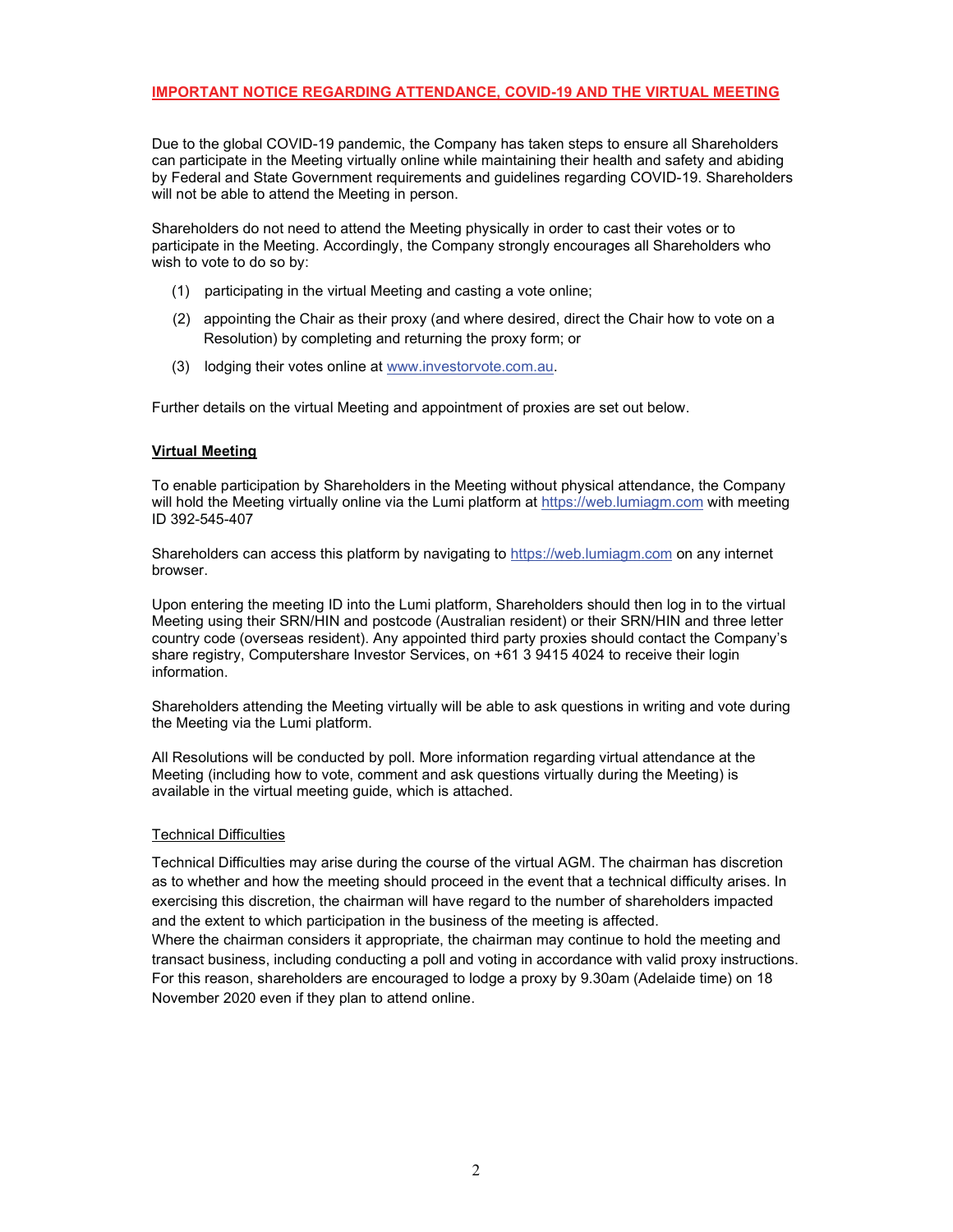Notice is hereby given that the Annual General Meeting (Meeting) of Shareholders of Bionomics Limited (ACN 075 582 740) (Company) will be held virtually on an online platform at https://web.lumiagm.com at 9.30 am (Adelaide time) on Friday, 20 November 2020 to consider and vote on the Resolutions set out below.

The Explanatory Statement, which accompanies and forms part of this Notice, describes the matters to be considered at the Meeting.

#### ORDINARY BUSINESS

#### Financial Statements and Reports

To receive and consider the Company's Financial Report for the financial year ended 30 June 2020 and the accompanying Directors' Report and Auditor's Report.

Note: An electronic copy of the Company's Financial Report is available on our website www.bionomics.com.au.

#### Resolution 1 – Adoption of Remuneration Report

To consider and if thought fit, to pass the following resolution as an ordinary resolution:

That the Remuneration Report for the year ended 30 June 2020 be adopted.

Note: The vote on this resolution is advisory only and does not bind the directors or the Company.

#### Resolution 2 – Election of Non-Executive Director – Dr Srinivas Rao

To consider and, if thought fit, to pass the following resolution as an ordinary resolution:

That Dr Srinivas Rao be elected as a director of the Company.

Note: Dr Srinivas Rao having been appointed by the directors since the last Annual General Meeting, will be retiring at the Annual General Meeting as required by the Company's Constitution and, being eligible, offers himself for election.

#### Resolution 3 – Election of Non-Executive Director – Dr Jane Ryan

To consider and, if thought fit, to pass the following resolution as an ordinary resolution:

That Dr Jane Ryan be elected as a director of the Company.

Note: Dr Jane Ryan having been appointed by the directors since the last Annual General Meeting, will be retiring at the Annual General Meeting as required by the Company's Constitution and, being eligible, offers herself for election.

#### **SPECIAL BUSINESS**

#### Resolution 4 – Approval of Bionomics Limited Employee Equity Plan

To consider and, if thought fit, to pass the following resolution as an ordinary resolution:

That, for the purpose of Section 260C(4) of the Corporations Act and ASX Listing Rule 7.2, Exception 13(b) and for all other purposes, the Employee Equity Plan and the issue of securities issued pursuant to the Plan, as described in the Explanatory Notes, be approved.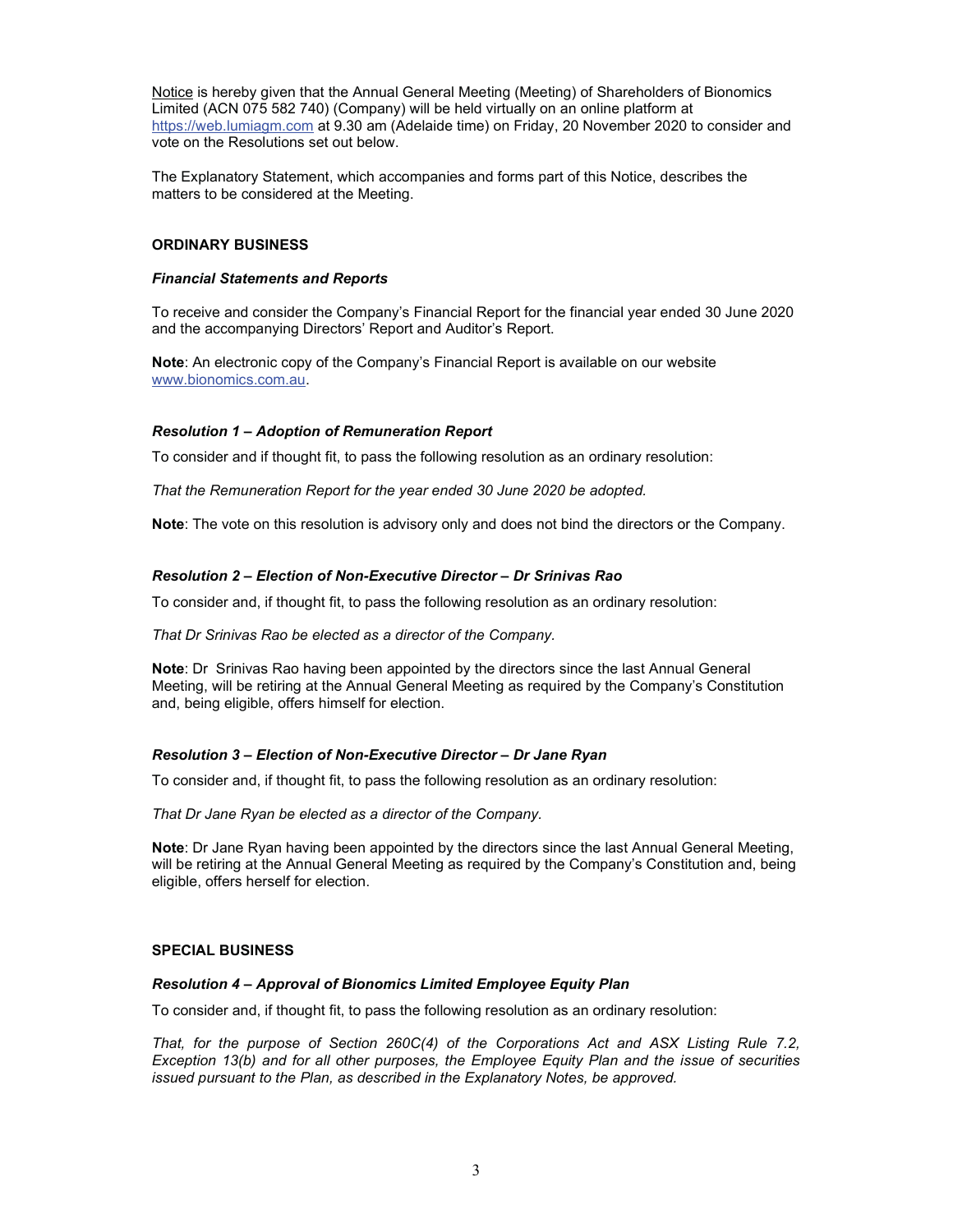#### Resolution 5 – Approval of Proposed Issue of Share Options to Dr Jane Ryan

To consider and, if thought fit, to pass the following resolution as an ordinary resolution:

That, for the purpose of ASX Listing Rule 10.14 and for all other purposes, the issue to Dr Jane Ryan of 500,000 share options in the Company pursuant to the Bionomics Employee Equity Plan, as described in the Explanatory Notes accompanying the Notice of this Annual General Meeting, is approved.

Resolution 5 is conditional on passing of Resolution 4.

#### VOTING EXCLUSION AND PROHIBITION STATEMENTS

#### Corporations Act

#### Voting by KMP or closely related parties – Resolution 1

As required by section 250R (4) of the Corporations Act, the Company will disregard any votes cast on Resolution 1 by or on behalf of a person who is disclosed in the Remuneration Report as one of the key management personnel of the Company (including the directors), or a closely related party of that person as these persons are not entitled to vote on the Resolution in any capacity.

However, under section 250R(5) these restrictions will not apply to a vote cast as proxy for a person who is entitled to vote on Resolution 1: (a) if the vote is cast in accordance with a direction on the proxy form specifying how the proxy is to vote on Resolution 1; or (b) if the Chairman of the meeting is appointed proxy and the appointment does not specify the way the proxy is to vote and expressly authorises the Chairman to vote as he decides on Resolution 1 (even though Resolution 1 is connected directly or indirectly with the remuneration of members of the Company's key management personnel, including the Chairman).

#### Chairman or KMP as proxy – Resolutions 1, 4 & 5

Subject to the paragraph below, under section 250BD(1) of the Corporations Act, the Company's key management personnel and their closely related parties are not permitted to cast a vote as a proxy for a person, if that person has not included a direction on how to vote on Resolutions 1, 4 & 5 in the proxy form.

Where the Chairman of the meeting is appointed or becomes a proxy, the Chairman is permitted by section 250BD(2) and intends to vote undirected proxies in favour of Resolutions 1, 4 & 5, as the Chairman will be expressly authorised to exercise such proxies even though Resolutions 1, 4 & 5 are connected directly or indirectly to the remuneration of a member of the Company's key management personnel (which includes the Chairman).

"Key management personnel" are the directors of the Company (including the Chairman of the meeting) and those persons having the authority and responsibility for planning, directing and controlling the activities of the Company.

"Closely related parties" are the closely related parties of the key management personnel as defined in the Corporations Act, and include their spouses, children, dependants, certain other family members and controlled companies. The Key Management Personnel are identified as such in the Remuneration Report.

#### **ASX Listing Rules**

In relation to Resolutions 4 & 5, the Company will disregard votes cast in favour of the resolution by all directors, key management personnel and employees of the Company and their associates, as required by the ASX Listing Rules.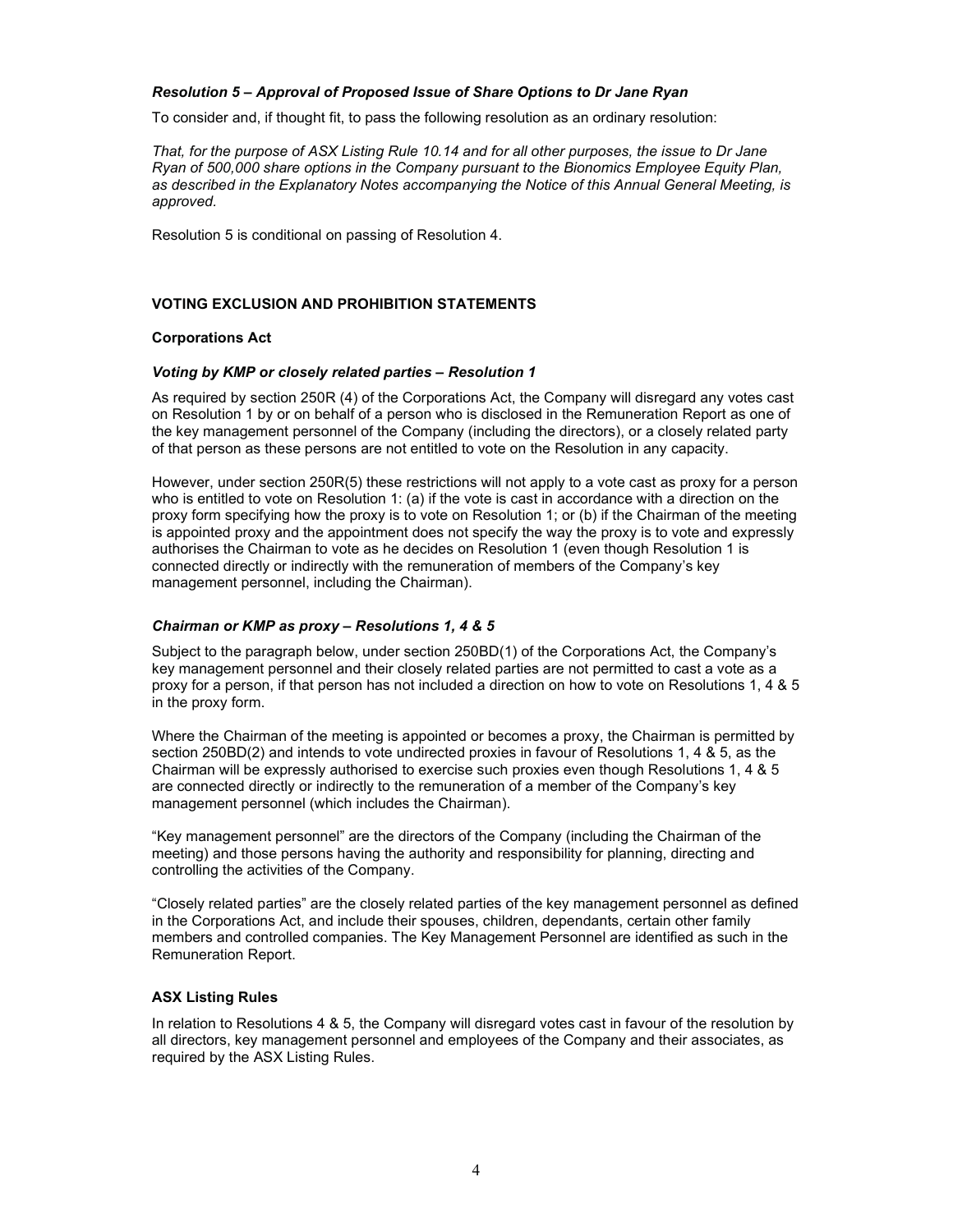However, this does not apply to a vote cast in favour of Resolutions 4 and 5 by a person as a proxy or attorney for a person who is entitled to vote on Resolutions 4 and 5;

- (a) if the vote is cast in accordance with the directions on the proxy form specifying how the proxy is to vote on Resolutions 4 & 5;
- (b) if the vote is cast by the Chairman of the meeting, in accordance with a direction on the proxy form to vote as the proxy decides on Resolutions 4 & 5; or
- (c) a holder acting solely in a nominee, trustee, custodial or other fiduciary capacity on behalf of a beneficiary provided the following conditions are met:
	- (i) the beneficiary provides written confirmation to the holder that the beneficiary is not excluded from voting, and is not an associate of a person excluded from voting, on Resolutions 4 & 5; and
	- (ii) the holder votes on the Resolutions  $4 \& 5$  in accordance with directions given by the beneficiary to the holder to vote in that way.

#### Proxies, Powers of Attorney and Corporate Representatives

A Shareholder who is entitled to attend and vote at the Meeting may appoint a proxy to attend and vote for the Shareholder at the Meeting. The proxy need not be a Shareholder of the Company and may be an individual or a body corporate.

A Shareholder who is entitled to cast more than one vote at the meeting may appoint up to two separate proxies to vote on their behalf. Where two proxies are appointed, the Shareholder may specify the proportion or number of votes each proxy is appointed to exercise. If a Shareholder does not specify the proportion or number of votes each proxy may exercise, each proxy may exercise half of the Shareholder's votes.

An appointed proxy has the same rights as the Shareholder to speak at the meeting and to join in a demand for a poll.

In order to lodge a valid vote, members must ensure the electronic proxy appointment (and the power of attorney or other authority under which it is signed, if any) is received by Computershare, no later than 9.30am (Adelaide time) on Wednesday 18 November 2020.

Shareholders can arrange to receive a hard copy of the proxy form by contacting Computershare Investor Services on 1300 556 161 (within Australia) or +61 3 9415 4000 (outside Australia) and follow the instructions on the form. For the vote to be valid the proxy form must be received by Computershare, no later than 9.30am (Adelaide time) on Wednesday 18 November 2020.

A Shareholder who is a body corporate may appoint an individual as a representative to exercise the Shareholder's voting rights at the Meeting pursuant to section 250D of the Corporations Act. Representatives will be required to forward documentary evidence of their appointment prior to the day of the meeting.

A Shareholder may appoint the Chair as its proxy. If a Shareholder directs the Chair how to vote on a Resolution, the Chair must vote in accordance with the direction. For proxies without voting instructions that are exercisable by the Chair, the Chair intends to vote all available proxies in favour of each Resolution.

Shareholders may also cast their vote online by visiting www.investorvote.com.au (and by following the instructions set out on the website). Shareholders who elected to receive their notice of meeting and proxy form electronically or have provided the Company with their email address will have received an e-mail with a link to the Computershare site.

Shareholders will need a specific six digit Control Number to vote online. This number is located on the front of the proxy form sent to Shareholders who were not included in the email broadcast. For custodian voting for Intermediary Online subscribers only (custodians), please visit www.intermediaryonline.com to submit your voting intentions.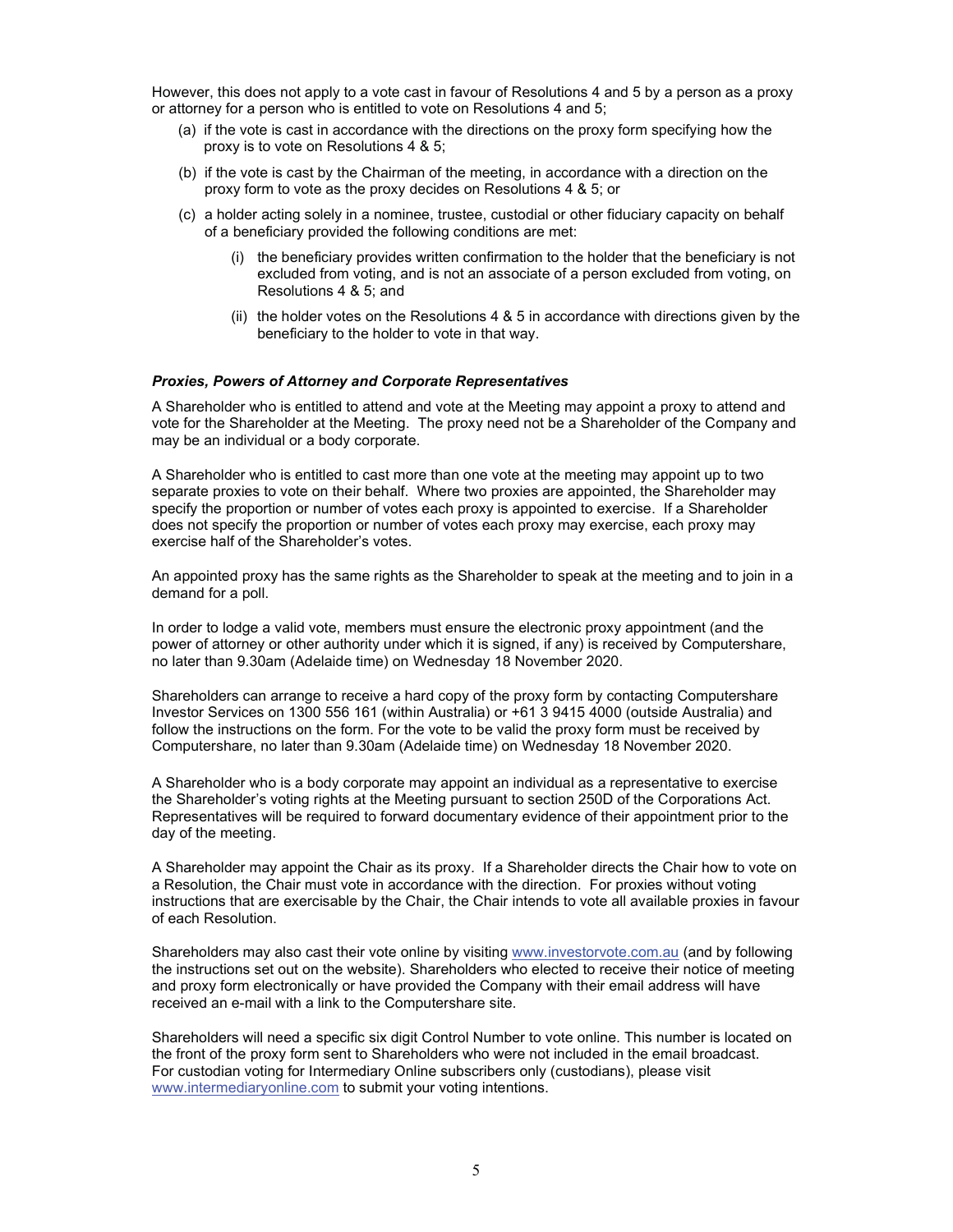#### DETERMINATION OF ENTITLEMENT TO ATTEND AND VOTE

For the purpose of the Corporations Act, the Company has determined that all securities of the Company that are quoted securities at 6.30 pm (Adelaide time) on Wednesday 18 November 2020 will be taken, for the purpose of the Annual General Meeting, to be held by the persons who held them at that time.

#### QUESTIONS AND COMMENTS BY MEMBERS

In accordance with the Corporations Act, the Chairman of the Annual General Meeting will allow a reasonable opportunity for members at the meeting to ask questions about, or make comments on, the management of the Company.

Similarly, the Chairman will allow a reasonable opportunity for members at the meeting to ask questions of a representative of the Company's Auditors, Deloitte Touche Tohmatsu, relevant to the conduct of the audit, the preparation and content of the Auditor's Report, the accounting policies adopted by the Company in relation to the preparation of the financial statements and the independence of the Auditors in relation to the conduct of the audit.

Pursuant to the Corporations Act, members may submit a written question to the Company's Auditors relevant to the content of the Auditor's Report to be considered at the Annual General Meeting or the conduct of the audit of the Financial Report to be considered at the Annual General Meeting.

Questions to the Company's Auditors must be given to the Company no later than 5.00pm (Adelaide time) Friday 13 November 2020. The Company may examine the contents, or make a copy, of any question so submitted. A list of relevant written questions (prepared by the Company's Auditors) will be made available to members attending the Annual General Meeting at the start of the meeting.

The Chairman of the Annual General Meeting will allow a reasonable opportunity at the meeting for a representative of the Company's Auditors to answer any written questions submitted in accordance with the above procedure. If the Company's Auditor has prepared written answers to written questions, the Chairman may allow these to be tabled at the meeting and such written answers will be made available to members as soon as practicable after the meeting.

Please send any written questions for the Company's Auditors to:

Bionomics Limited 31 Dalgleish Street Thebarton SA 5031 Or facsimile: (08) 8354 6150 Or email: info@bionomics.com.au

no later than 5:00pm (Adelaide time) on Friday 13 November 2020.

By order of the Board.

#### **Jack Moschakis** Company Secretary

Adelaide 19 October 2020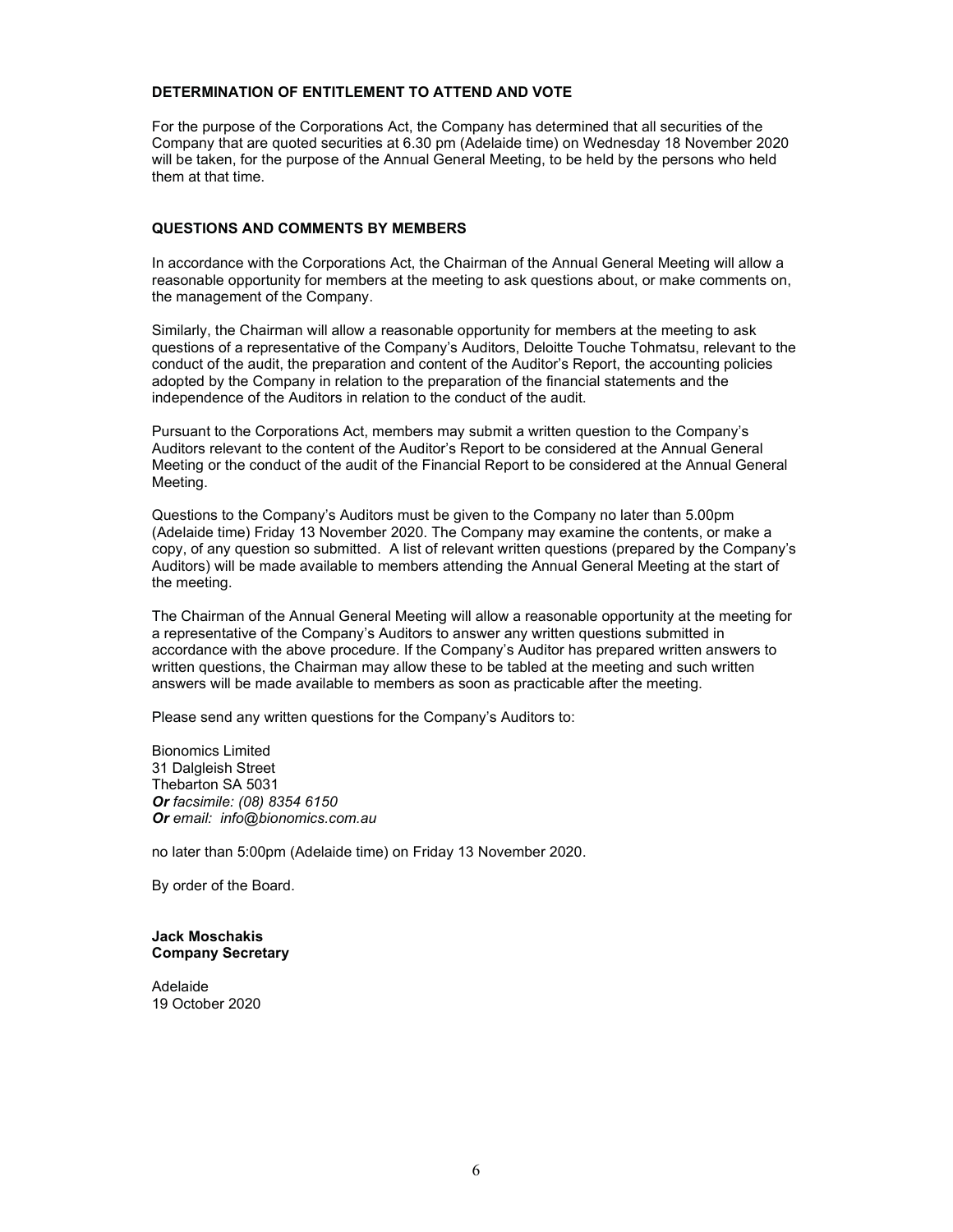# **2011** Online meeting guide

#### **Getting started**

If you choose to participate online you will be able to view a live webcast of the meeting, ask the Directors questions online and submit your votes in real time. To participate online visit https://web.lumiagm.com on your smartphone, tablet or computer. You will need the latest versions of Chrome, Safari, Internet Explorer 11, Edge or Firefox. Please ensure your browser is compatible.

### To log in, you must have the following information:

- Meeting ID Australian residents Overseas Residents Appointed Proxies
- Meeting ID as provided in the Notice of Meeting.
- $>$  Username
- (SRN or HIN) and > Password
- 392-545-407
- (postcode of your

registered address).

> **Password** (three-character (SRN or HIN) and country code) e.g. New

 $>$  Username

Zealand - NZL; United Kingdom - GBR; United States of America - USA; Canada - CAN.

A full list of country codes is provided at the end of this guide.

To receive your unique username and password, please contact Computershare Investor Services on +61 3 9415 4024 during the online registration period which will open 1 hour before the start of the meeting.

### **Participating at the meeting**

To participate in the meeting you will be<br>**2** 7 To proceed into the meeting, you will<br>need to read and accept the Terms & required to enter the unique 9-digit Meeting ID as provided in the Notice of Meeting.



need to read and accept the Terms & Conditions



#### **Icon descriptions**

| $\vert$ ıl. $\vert$ | Voting icon, used to vote. Only visible when the Chair opens the poll. |
|---------------------|------------------------------------------------------------------------|
|                     | Home page icon, displays meeting information.                          |
|                     | Questions icon, used to ask questions.                                 |
| 一面                  | The broadcast bar allows you to view and listen to the proceedings.    |

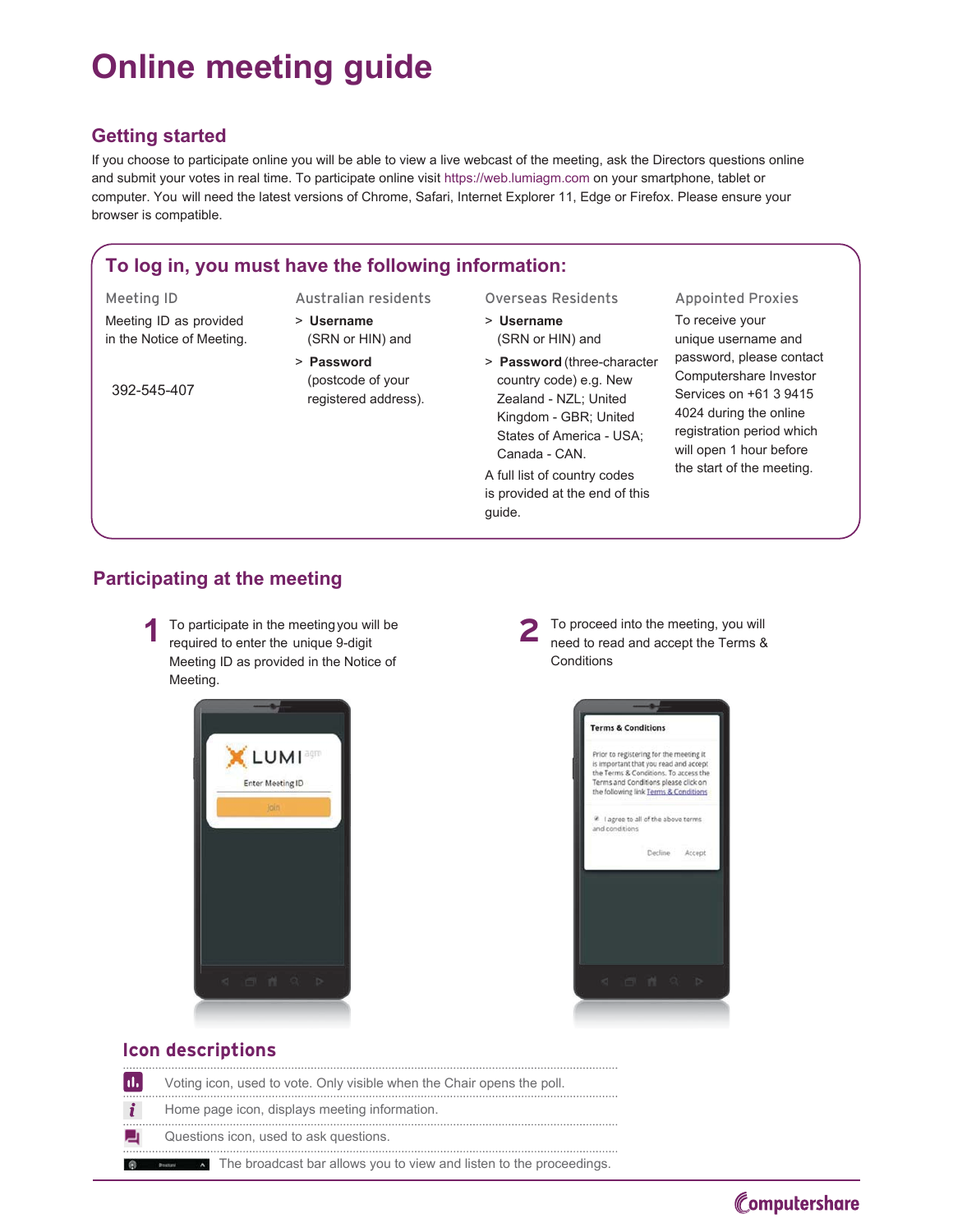**3** To register as a securityholder, select<br>
Securityholder or Proxy' and enter your SRN To register as a securityholder, select I or HIN and Postcode or Country Code.



To register as a proxyholder, select Securityholder or Proxy' and you will need your username and password as provided by Computershare. In the 'SRN or HIN' field enter your username and in the 'Postcode or Country Code' field enter your password.





**To register as a guest**, select 'Guest'<br>and enter your name and email address. and enter your name and email address. 5

Once logged in, you will see the home page, which displays the meeting title and name of the registered securityholder or nominated proxy.





#### **Icon descriptions**

| $ \mathbf{u}_t $ | Voting icon, used to vote. Only visible when the Chair opens the poll. |
|------------------|------------------------------------------------------------------------|
|                  | Home page icon, displays meeting information.                          |
|                  | Questions icon, used to ask questions.                                 |
| 由                | The broadcast bar allows you to view and listen to the proceedings.    |

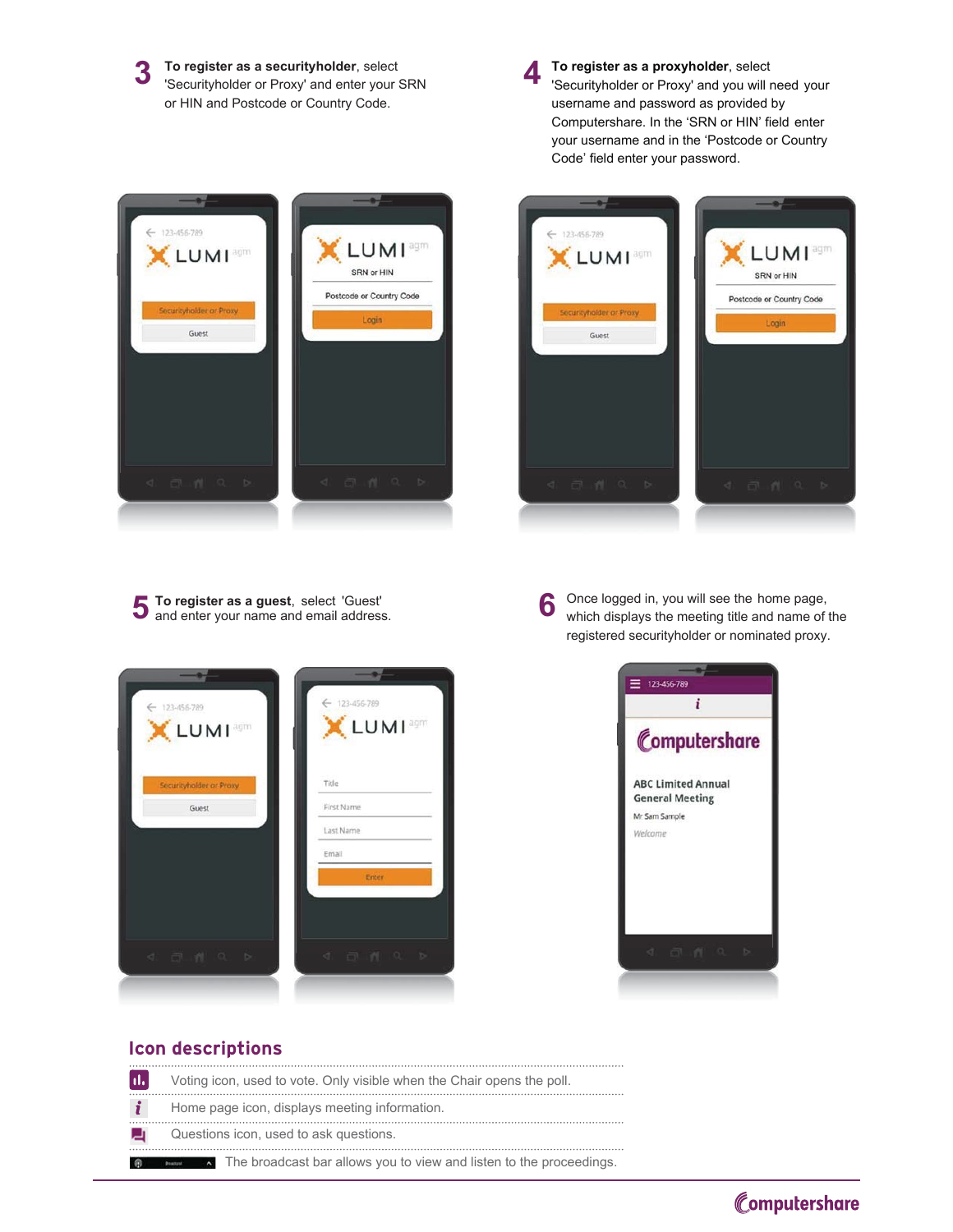To view the webcast you must tap the broadcast arrow on your screen and press the play button. Toggle between the up and down arrow to switch between screens.

To ask a question tap on the question icon  $\blacksquare$ , 8 type your question in the chat box at the bottom of the screen and select the send icon. Confirmation that your message has been received will appear.





When the Chair declares the poll open: Q

- > A voting icon **II** will appear on screen and the meeting resolutions will be displayed
- > To vote, tap one of the voting options. Your response will be highlighted
- > To change your vote, simply press a different option to override

The number of items you have voted on or are yet to vote on, is displayed at the top of the screen. Votes may be changed up to the time the Chair closes the poll.

|                     | μ€                                 | d.      |
|---------------------|------------------------------------|---------|
|                     | You have voted on 3 of 3 items     |         |
|                     | <b>Remuneration Report</b>         |         |
| For - Vote received |                                    |         |
| For                 | Against                            | Abstain |
|                     |                                    | CANCEL  |
| For                 | Against - Vote received<br>Against | Abstain |
|                     |                                    | CANCEL  |
|                     |                                    |         |
|                     | Performance rights to the CEO      |         |
|                     | Abstain - Vote received            |         |
|                     | Against                            | Abstain |
| For                 |                                    |         |

#### **Icon descriptions**

| H. | Voting icon, used to vote. Only visible when the Chair opens the poll. |   |
|----|------------------------------------------------------------------------|---|
|    | Home page icon, displays meeting information.                          | ∩ |
| ▃  | Questions icon, used to ask questions.                                 |   |
| 命  | The broadcast bar allows you to view and listen to the proceedings.    |   |

#### or Assistance<sup>:</sup>

you require assistance before or during the meeting please call 61 3 9415 4024

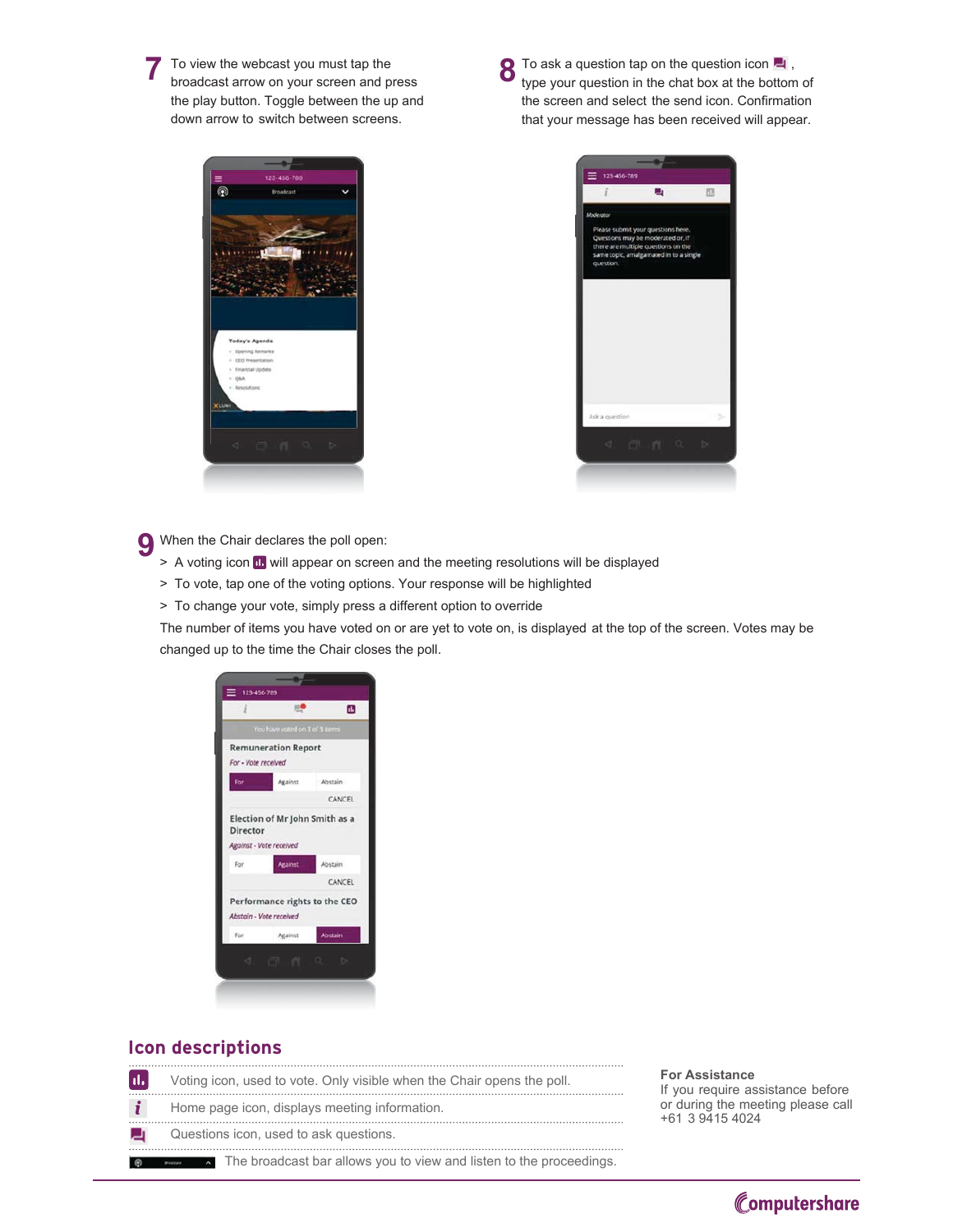#### **COUNTRY CODES** Select your country code from the list below and enter it into the 'Postcode or Country Code' field.

**ABW** ARUBA **AFG** AFGHANISTAN **AGO** ANGOLA **AIA** ANGUILLA **ALA** ALAND ISLANDS **ALB** ALBANIA **AND** ANDORRA **ANT** NETHERLANDS ANTILLES **ARE** UNITED ARAB EMIRATES **ARG** ARGENTINA **ARM** ARMENIA **ASM** AMERICAN SAMOA **ATA** ANTARCTICA **ATF** FRENCH SOUTHERN TERRITORIES **ATG** ANTIGUA AND BARBUDA **AUS** AUSTRALIA **AUT** AUSTRIA **AZE** AZERBAIJAN **BDI** BURUNDI **BEL** BELGIUM **BEN** BENIN **BFA** BURKINA FASO **BGD** BANGLADESH **BGR** BULGARIA **BHR** BAHRAIN **BHS** BAHAMAS **BIH** BOSNIA & HERZEGOVINA **BLM** ST BARTHELEMY **BLR** BELARUS **BLZ** BELIZE **BMU** BERMUDA **BOL** BOLIVIA **BRA** BRAZIL **BRB** BARBADOS **BRN** BRUNEI DARUSSALAM **BTN** BHUTAN **BUR** BURMA **BVT** BOUVET ISLAND **BWA** BOTSWANA **BLR** BELARUS **CAF** CENTRAL AFRICAN REPUBLIC **CAN** CANADA **CCK** COCOS (KEELING) ISLANDS **CHE** SWITZERLAND **CHL** CHILE **CHN** CHINA **CIV** COTE D'IVOIRE **CMR** CAMEROON **COD** CONGO DEMOCRATIC REPUBLIC OF **COG** CONGO PEOPLES REPUBLIC OF **COK** COOK ISLANDS COL COLOMBIA **COM** COMOROS **CPV** CAPE VERDE **CRI** COSTA RICA **CUB** CUBA **CXR** CHRISTMAS ISLAND **CYM** CAYMAN ISLANDS **CYP** CYPRUS **CZE** CZECH REPUBLIC **DEU** GERMANY **DJI** DJIBOUTI **DMA** DOMINICA **DNK** DENMARK **DZA** ALGERIA **ECU** ECUADOR **EGY** EGYPT **ERI** ERITREA **ESP** SPAIN **EST** ESTONIA **ETH** ETHIOPIA **FIN** FINLAND **FJI** FIJI **FRA** FRANCE **FSM** MICRONESIA **GAB** GABON **GEO** GEORGIA **GGY** GUERNSEY **GHA** GHANA **GIB** GIBRALTAR **GIN** GUINEA **GLP** GUADELOUPE **GMB** GAMBIA **GRC** GREECE **GRD** GRENADA **GTM** GUATEMALA **GUY** GUYANA **HKG** HONG KONG **HND** HONDURAS **HRV** CROATIA **HTI** HAITI **HUN** HUNGARY **IDN** INDONESIA **IMN** ISLE OF MAN **IND** INDIA **IRL** IRELAND **IRN** IRAN ISLAMIC **IRQ** IRAQ **ISL** ICELAND **ISR** ISRAEL **ITA** ITALY **JAM** JAMAICA **JEY** JERSEY **JOR** JORDAN **JPN** JAPAN **KAZ** KAZAKHSTAN **KEN** KENYA **KGZ** KYRGYZSTAN

**DOM** DOMINICAN REPUBLIC **KWT** KUWAIT **ESH** WESTERN SAHARA **FLK** FALKLAND ISLANDS (MALVINAS) **FRO** FAROE ISLANDS **GBR** UNITED KINGDOM **GNB** GUINEA-BISSAU **GNQ** EQUATORIAL GUINEA **GRL** GREENLAND<br>**GTM** GUATEMALA **GUF** FRENCH GUIANA **GUM** GUAM **HMD** HEARD AND MCDONALD ISLANDS **IOT** BRITISH INDIAN OCEAN TERRITORY REPUBLIC OF **ISM** BRITISH ISLES **HMD** HEARD AND MCDONALD **MUS** MAURITIUS

**KHM** CAMBODIA **KIR** KIRIBATI **KNA** ST KITTS AND NEVIS **PRT** PORTUGAL **KOR** KOREA REPUBLIC OF **PRY** PARAGUAY **LAO** LAO PDR **LBN** LEBANON **LBR** LIBERIA **LBY** LIBYAN ARAB JAMAHIRIYA **LCA** ST LUCIA **LIE** LIECHTENSTEIN **LKA** SRI LANKA **LSO** LESOTHO **LTU** LITHUANIA **LUX** LUXEMBOURG **LVA** LATVIA **MAC** MACAO **MAF** ST MARTIN **MAR** MOROCCO **MCO** MONACO **MDA** MOLDOVA REPUBLIC OF **MDG** MADAGASCAR **MDV** MALDIVES **MEX** MEXICO **MHL** MARSHALL ISLANDS **MKD** MACEDONIA FORMER YUGOSLAV REP **MLI** MALI **MLT** MALTA **MMR** MYANMAR **MNE** MONTENEGRO **MNG** MONGOLIA **MNP** NORTHERN MARIANA **ISLANDS MOZ** MOZAMBIQUE **MRT** MAURITANIA **MSR** MONTSERRAT **MTQ** MARTINIQUE **MWI** MALAWI **MYS** MALAYSIA **MYT** MAYOTTE **NAM** NAMIBIA **NCL** NEW CALEDONIA **NER** NIGER **NFK** NORFOLK ISLAND **NGA** NIGERIA **NIC** NICARAGUA **NIU** NIUE **NLD** NETHERLANDS **NOR** NORWAY **PL** NEPAL **NRU** NAURU **NZL** NEW ZEALAND **OMN** OMAN **PAK** PAKISTAN **PAN** PANAMA **PCN** PITCAIRN ISLANDS **PER** PERU **PHL** PHILIPPINES **PLW** PALAU **PNG** PAPUA NEW GUINEA **POL** POLAND **PRI** PUERTO RICO

**PRK** KOREA DEM PEOPLES **TJK** TAJIKISTAN REPUBLIC OF **PSE** PALESTINIAN TERRITORY<br>OCCUPIED OCCUPIED **PYF** FRENCH POLYNESIA **QAT** QATARPL NEPAL **NRU** NAURU **NZL** NEW ZEALAND **OMN** OMAN **PAK** PAKISTAN **PAN** PANAMA **PCN** PITCAIRN ISLANDS **PER** PERU **PHL** PHILIPPINES **PLW** PALAU **PNG** PAPUA NEW GUINEA **POL** POLAND **PRI** PUERTO RICO **PRK** KOREA DEM PEOPLES REPUBLIC OF **PRT** PORTUGAL **PRY** PARAGUAY **PSE** PALESTINIAN TERRITORY OCCUPIED **PYF** FRENCH POLYNESIA **QAT** QATAR **REU** REUNION **ROU** ROMANIA **RUS** RUSSIAN FEDERATION **RWA** RWANDA **SAU** SAUDI ARABIA KINGDOM OF **OF SCG** SERBIA AND MONTENEGRO **SDN** SUDAN **SEN** SENEGAL **SGP** SINGAPORE **SGS** STH GEORGIA & STH SANDWICH ISL **SHN** ST HELENA **SJM** SVALBARD & JAN MAYEN **SLB** SOLOMON ISLANDS **SLE** SIERRA LEONE **SLV** EL SALVADOR **SMR** SAN MARINO **SOM** SOMALIA **SPM** ST PIERRE AND MIQUELON **SRB** SERBIA **STP** SAO TOME AND<br>PRINCIPE PRINCIPE **SUR** SURINAME **SVK** SLOVAKIA **SVN** SLOVENIA **SWE** SWEDEN **SWZ** SWAZILAND **SYC** SEYCHELLES **SYR** SYRIAN ARAB REPUBLIC **TCA** TURKS AND CAICOS ISLANDS **TCD** CHAD **TGO** TOGO **THA** THAILAND **SJM** SVALBARD & JAN MAYEN ZMB ZAMBIA

**TKL** TOKELAU **TKM** TURKMENISTAN **TLS** EAST TIMOR DEMOCRATIC REP OF **TMP** EAST TIMOR **TON** TONGA **TTO** TRINIDAD & TOBAGO **TKM** TURKMENISTAN **TLS** EAST TIMOR DEMOCRATIC REP OF **TMP** EAST TIMOR **TON** TONGA **TTO** TRINIDAD & TOBAGO **TZA** TANZANIA UNITED REPUBLIC OF **UGA** UGANDA **UKR** UKRAINE **UMI** UNITED STATES MINOR OUTLYING **URY** URUGUAY **USA** UNITED STATES OF AMERICA **UZB** UZBEKISTAN **VAT** HOLY SEE (VATICAN CITY STATE) **VCT** ST VINCENT & THE GRENADINES **VEN** VENEZUELA **VGB** BRITISH VIRGIN ISLANDS **VIR** US VIRGIN ISLANDS **VNM** VIETNAM **VUT** VANUATU **WLF** WALLIS AND FUTUNA **WSM** SAMOA **YEM** YEMEN **YMD** YEMEN DEMOCRATIC **YUG** YUGOSLAVIA SOCIALIST FED REP **ZAF** SOUTH AFRICA **ZAR** ZAIRE **ZWE** ZIMBABWE

©2020 Computershare Limited. Computershare and the Computershare logo are registered trademarks of Computershare Limited. No part of this document can be reproduced, by any means, without the prior and express written consent of Computershare.

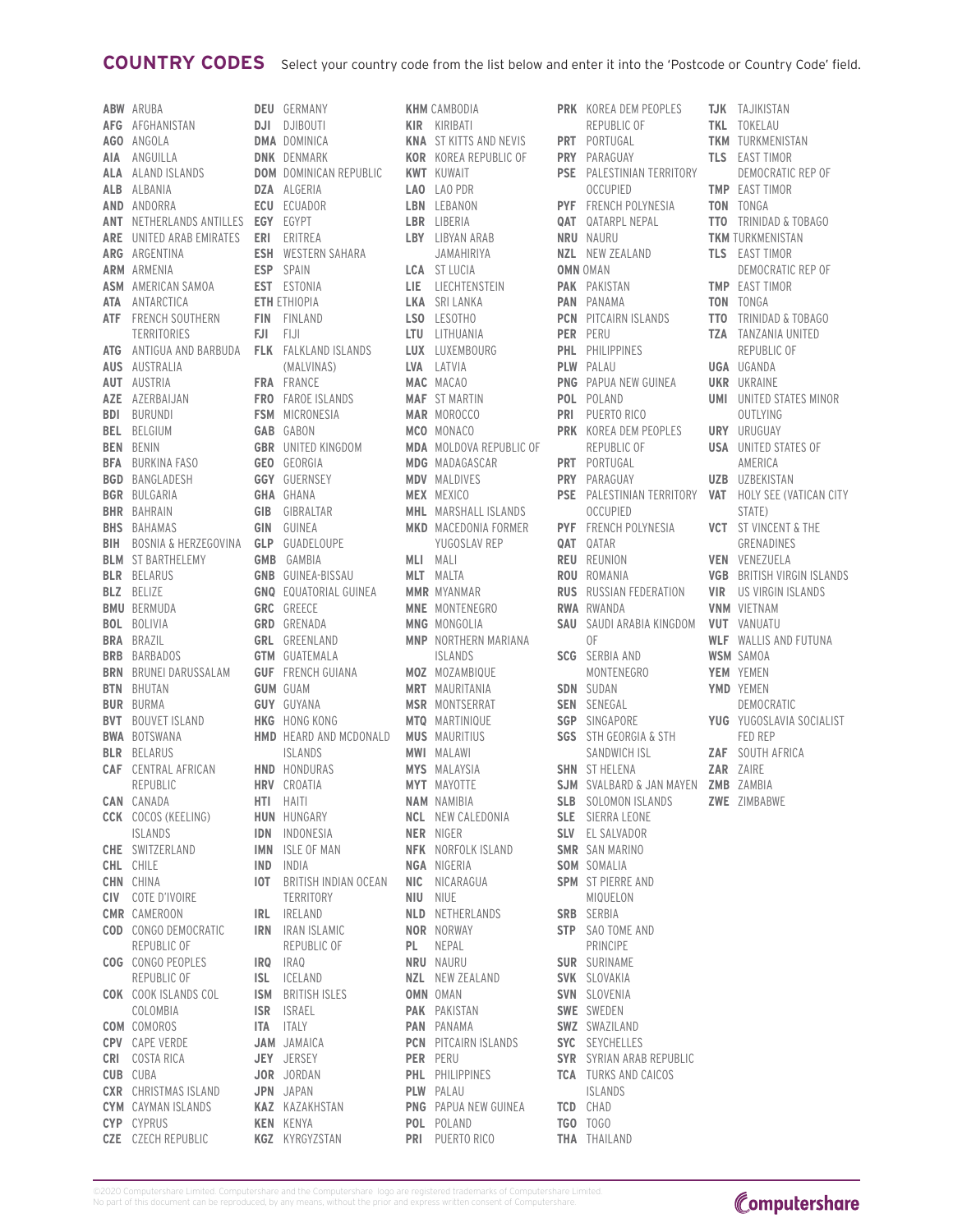

#### **EXPLANATORY NOTES FOR THE 2020 ANNUAL GENERAL MEETING**

*These Explanatory Notes have been prepared to assist shareholders with their consideration of the resolutions set out in the Notice of Annual General Meeting dated 19 October 2020, the meeting be held virtually on an online platform at https://web.lumiagm.com on Friday 20 November 2020 at 9.30 am (ACDT)* 

#### **ORDINARY BUSINESS**

#### **Financial Statements and Reports**

The *Corporations Act 2001* (Cth) (**Corporations Act**) requires the Company's Financial Report, the accompanying Auditor's Report and the Directors' Report for the year ended 30 June 2020 to be laid before the Annual General Meeting.

An electronic copy of the Company's Financial Report (and accompanying Auditor's Report and Directors' Report) is available on our website www.bionomics.com.au.

A reasonable opportunity for discussion of the Company's Financial Report (and accompanying Auditor's Report and Directors' Report) will be provided at the Annual General Meeting. There will be no formal resolution put to the meeting in relation to this item of ordinary business.

#### **RESOLUTION 1: Adoption of Remuneration Report**

The Remuneration Report for the year ended 30 June 2020 is set out in the 2019-20 financial statements, which are available on Bionomics' website at www.bionomics.com.au.

Pursuant to section 250R(2) of the Corporations Act, a resolution that the Remuneration Report be adopted must be put to the vote at the Company's Annual General Meeting. The vote on the proposed resolution is advisory only and does not bind the directors or the Company. However, the Board will take the outcome of the vote into consideration when reviewing the Company's remuneration practices and policies.

Pursuant to the Corporations Act, if 25% or more of votes that are cast are voted against the adoption of the Remuneration Report at two consecutive AGMs, shareholders will be required to vote at the second of those AGMs on a resolution (a "spill resolution") to decide whether an extraordinary general meeting of shareholders (**EGM**) is to be held within 90 days of the date of that AGM to consider the election of the Company's directors. If a spill resolution is passed (that is, more than 50% of votes cast are in favour), all of the Company's directors will cease to hold office at the end of the EGM, unless re-elected at that meeting.

The Chairman will allow a reasonable opportunity for members to discuss the Remuneration Report.

The Chair of the Meeting intends to vote all available Proxies in favour of this Resolution.

#### **The Board recommends that shareholders vote in favour of the Remuneration Report.**

#### **RESOLUTION 2: Election of Non-Executive Director – Dr Srinivas Rao**

On 1 June 2020, the Company entered into a Subscription Agreement with Apeiron Investment Group Ltd ("Apeiron") to recapitalise the Company and assist in securing further equity capital. As part of its obligations under the Subscription Agreement, Apeiron agreed to subscribe or procure subscriptions of 135,833,000 shares at an issue price of A\$0.04 per Share to raise A\$5,433,320 (to proceed in two tranches of 81,500,000 (First Placement) and 54,333,000 shares (Second Placement). The First Placement completed on 30 June 2020, and following approval by Bionomics shareholders at the general meeting on 26 August 2020, the Second Placement was completed on 21 September 2020.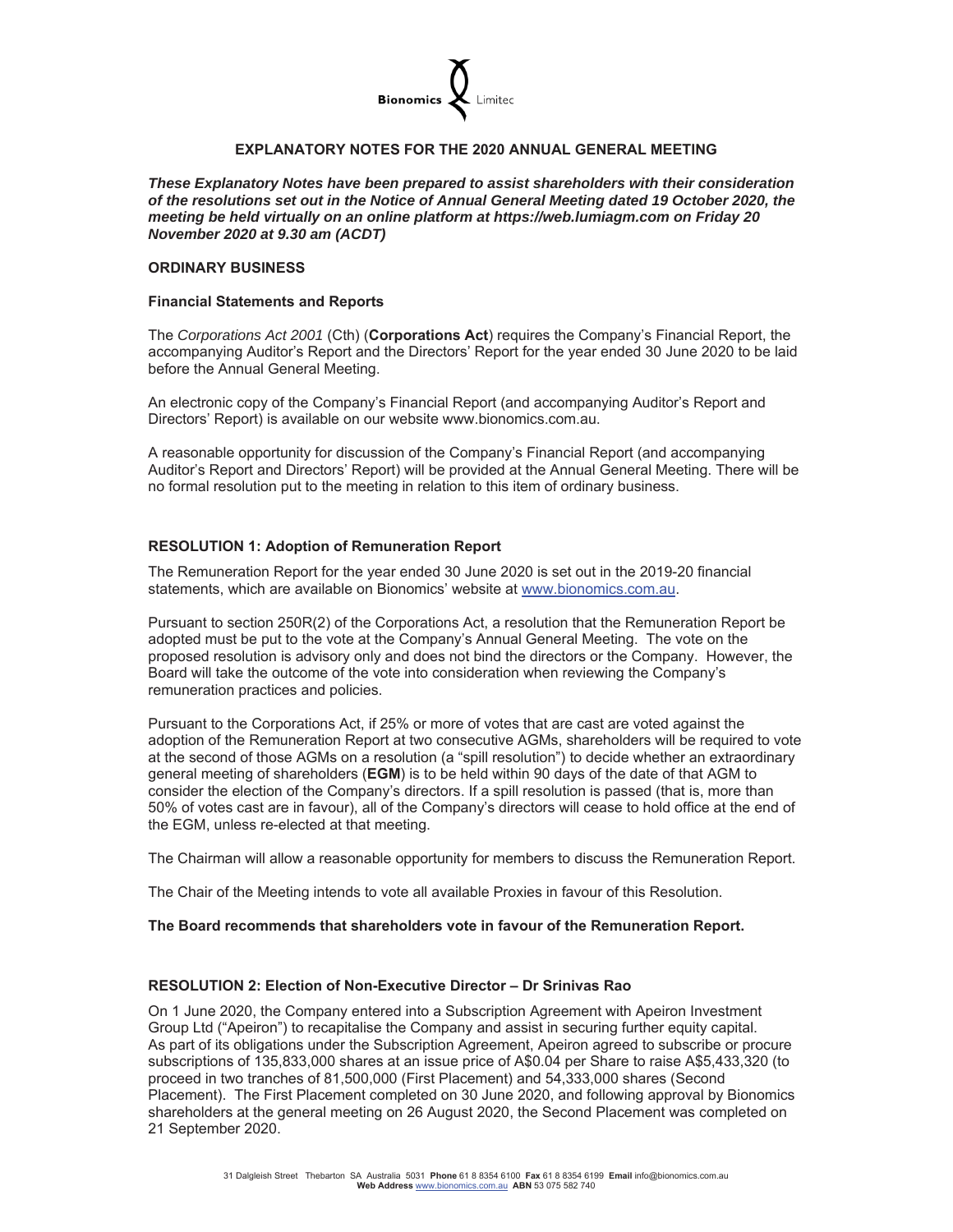In accordance with the Subscription Agreement, following completion of the First Placement, Apeiron was entitled to appoint and did appoint its first nominee Mr Aaron Weaver to the Board of the Company. Mr Weaver's appointment was approved by shareholders at the general meeting held on 26 August 2020.

Following completion of the Second Placement, Apeiron is entitled to appoint and did appoint a second nominee to the Board, Dr Srinivas Rao. Dr Rao was appointed by the Board as a Director commencing on 1 October 2020.

Dr Rao is the Chief Scientific Officer at ATAI Life Sciences AG. Dr Rao has over 19 years of professional experience in the pharmaceutical and biotechnology industries. Prior to ATAI, Dr. Rao has held the titles of Chief Scientific, Medical, or Executive Officer at companies ranging from venture backed start-ups to vertically-integrated, publicly traded pharmaceutical companies. Dr. Rao completed an internship in Internal Medicine at Yale-New Haven Hospital. He received his Ph.D. in neurobiology from Yale Graduate School and his M.D. from Yale School of Medicine. He holds both a Bachelor of Science and Master of Science degree in Electrical Engineering from Yale College and Yale Graduate School, respectively.

Dr Rao is based in California, USA.

#### **The Board (with Dr Rao abstaining), recommends that shareholders vote in favour of the election of Dr Srinivas Rao.**

The Chair of the Meeting intends to vote all available Proxies in favour of this Resolution.

#### **RESOLUTION 3: Election of Non-Executive Director – Dr Jane Ryan**

Dr Jane Ryan was appointed by the Board as a Director of Bionomics commencing on 1 October 2020, following Mr Peter Turner's decision to retire at the 2020 AGM and not stand for re-election.

Sec 201(A)(2) of the Corporations Act 2001 requires a public company to have at least 2 directors who ordinarily reside in Australia and with Mr Turner retiring, there would only be one such Director, Mr Alan Fisher. The Board carried out a competitive selection process to find a Director with the calibre and experience necessary to replace Mr Turner, resulting in the appointment of Dr Ryan.

Dr Ryan has over 30 years of international experience in the pharmaceutical and biotechnology industries having worked in Australia, US and UK. She has held senior executive roles in management of research and development programs as well as business development and alliance management. Throughout her career, she has led many successful fundraising campaigns and licensing initiatives including the awarding of a \$230m US Government contract. Dr Ryan is currently a non-executive director of Anatara LifeSciences Ltd.

Dr Ryan is based in Melbourne, Australia.

**The Board (with Dr Ryan abstaining), recommends that shareholders vote in favour of the election of Dr Jane Ryan .** 

#### **SPECIAL BUSINESS**

#### **RESOLUTION 4: ASX Listing Rule 7.2, Exception 13(b) – Approval of Bionomics Limited Employee Equity Plan**

Resolution 4 seeks shareholder approval for the Bionomics Limited Employee Equity Plan (**EEP**), that was previously approved by shareholders at the Company's Annual General Meeting in 2017, for a further three years.

There have been no material changes to the EEP since approved in 2017. This EEP continues to be appropriate for income tax legislation governing employee share schemes, governance requirements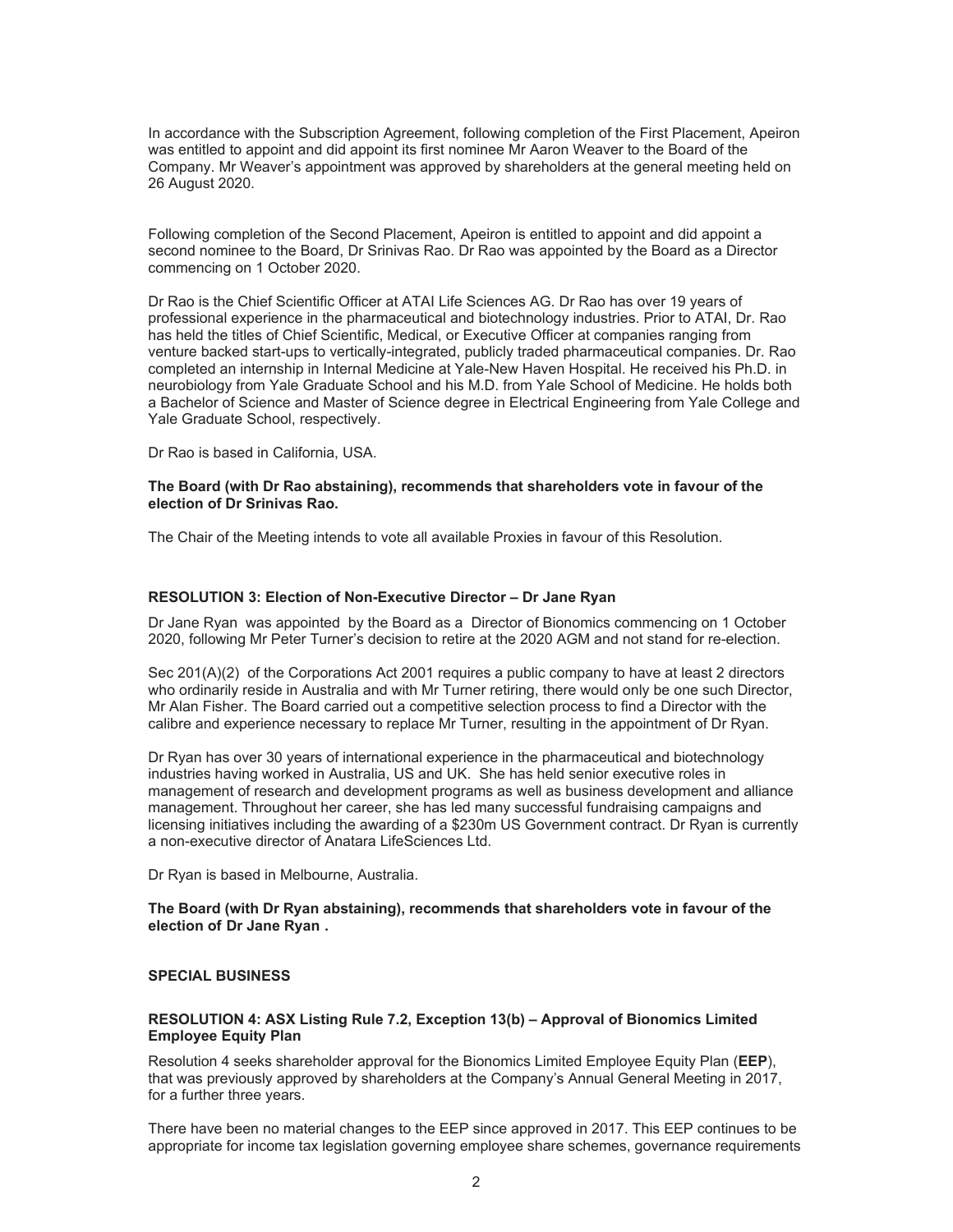in respect of the type of equity instruments that are granted to employees and directors, the circumstances in which they are granted, and provide administrative flexibility.

The underlying purpose of the EEP is to align employees' and directors' interests with shareholders' interests by providing them with equity as part of their remuneration arrangements. This will enable the Company to attract and retain top-level employees and directors. The procurement and retention of first class executives and employees capable of managing the Company's operations and achieving the Company's strategic objectives is always a difficult task for a relatively young Company without an earnings history, such as Bionomics. In order to compete with well-established companies, the Board considers the Company essentially has one of two choices: either offer higher cash remuneration or issue equity under a plan such as the EEP.

The EEP enables the Board to award different types of equity instruments tailored to specific application. These can include Rights to acquire shares contingent on meeting specified performance metrics, Options to acquire shares on payment of an exercise price, Rights and/or Options that are contingent on remaining in employment, among others.

Approval of the EEP by shareholders is required for an exception to ASX Listing Rule 7.1, which restricts (in certain circumstances) the issue of new securities in any 12-month period to 15% of issued shares without shareholder approval. Exception 13(b) of ASX Listing Rule 7.2 provides that an issue of securities under an employee incentive scheme (such as the EEP) is exempt from the operation of ASX Listing Rule 7.1 for a period of three years from the date shareholder approval is obtained.

If shareholders approve Resolution 4, the grant of equity instruments (and the issue of any new Shares pursuant to these equity instruments) under the EEP will not be included in the 15% limit imposed by ASX Listing Rule 7.1 for a period of three years from the date of the Annual General Meeting.

If Bionomics elects to transfer (or procure the acquisition and transfer) of Shares to an employee or director to meet his or her entitlements under the EEP (rather than issue new Shares), Bionomics may be considered to be providing financial assistance to that person or any EEP Trustee that it appoints to acquire Shares. Under section 260C(4) of the Corporations Act, Bionomics may provide such financial assistance under an employee share scheme approved by Bionomics in general meeting. Accordingly, Bionomics is also seeking approval of the EEP for the purposes of section 260C(4) of the Corporations Act.

In accordance with ASX Listing Rule 7.2, Exception 13(b), the following information is provided to shareholders:

- A summary of the terms and conditions of the EEP is set out below.
- Since shareholder approval of the EEP in November 2017 the Company has issued; (a)15,800,000 share Options (of which 800,000 have lapsed and 12,000,000 were approved by shareholders at the general meeting held on 26 August 2020), none of which have been converted into shares; and (b) 493,841 shares.
- The maximum number of securities proposed to be issued under the EEP within the three year period from shareholder approval is 10,000,000 securities. The maximum number is not intended to be a prediction of the actual number of securities to be issued under the EEP, simply a ceiling for the purposes of Listing Rule 7.2, Exception 13(b). If shareholder approval is not obtained, any securities granted under the EEP will not be excluded from the Company's placement capacity.
- a voting exclusion statement for Resolution 4 is included in the Notice of Meeting.

For a copy of the EEP, please contact the Company on 08 8354 6100 or by email to info@bionomics.com.au.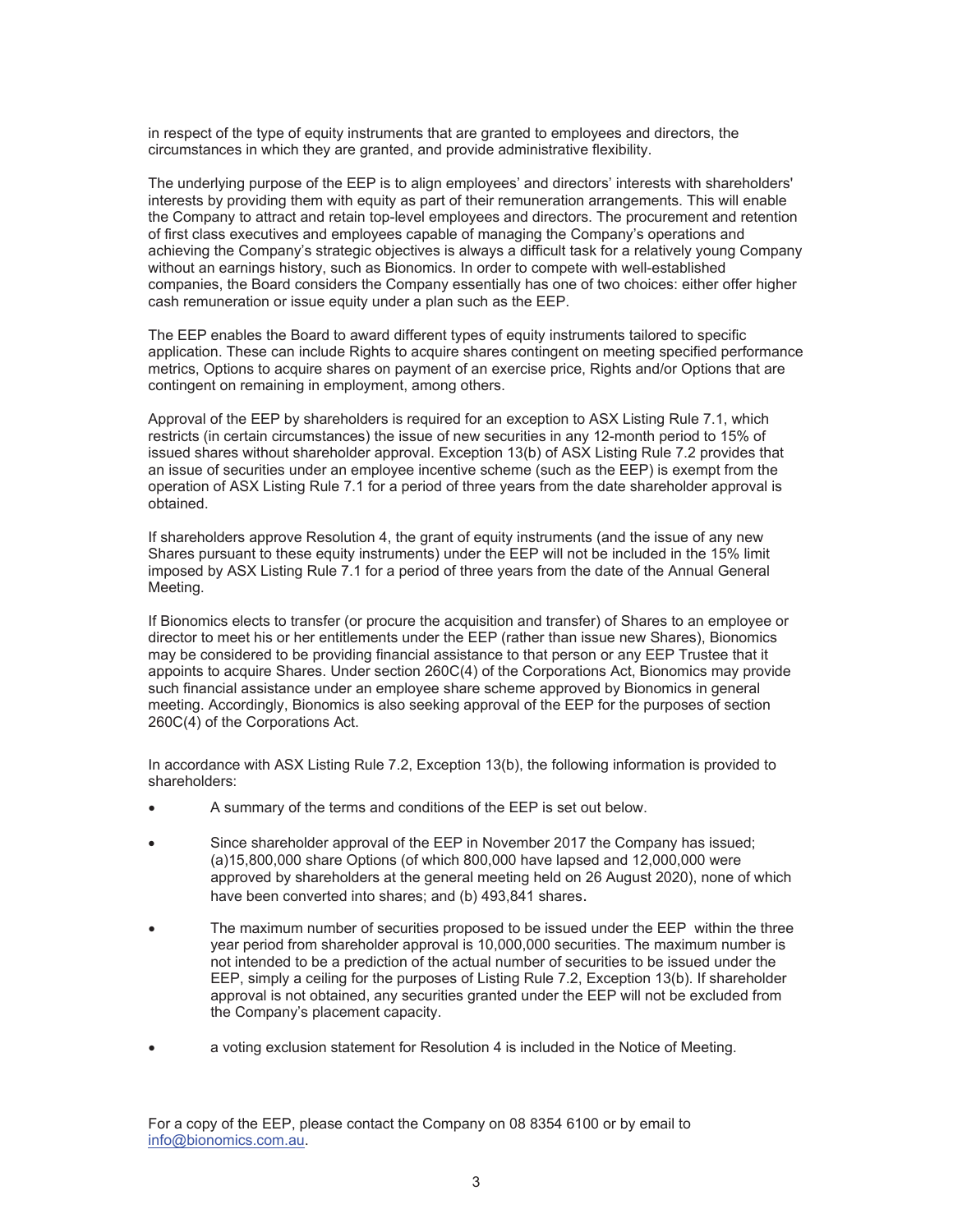#### **Summary of Employee Equity Plan**

| <b>Eligibility</b>              | The Board has discretion to determine which employees or non-<br>executive directors of the Group or other persons are eligible to<br>participate. Director grants that may result in a new issue of<br>shares on exercise of rights must also receive separate<br>shareholder approval (Eligible Participants).                                                             |  |  |  |  |
|---------------------------------|------------------------------------------------------------------------------------------------------------------------------------------------------------------------------------------------------------------------------------------------------------------------------------------------------------------------------------------------------------------------------|--|--|--|--|
| <b>Terms of grant</b>           | A grant of equity instruments under the Plan is subject to both the<br>Plan Rules and the terms of the specific grant.                                                                                                                                                                                                                                                       |  |  |  |  |
| <b>Administration of Plan</b>   | The Employee Equity Plan is administered by the Board that may<br>delegate responsibilities to a committee of the Board and/or<br>specified officers of the Company or such other third parties as it<br>considers appropriate.                                                                                                                                              |  |  |  |  |
| <b>Exercise price</b>           | An exercise price may be set by the Board and calculated in<br>accord with the terms and conditions of the specific grant and in<br>accordance with the Plan Rules.                                                                                                                                                                                                          |  |  |  |  |
| <b>Exercise period</b>          | Unless the Board determines otherwise, the equity instruments<br>will become exercisable during the period from the date on which<br>they vest under the terms of the specific grant to the date<br>specified in the terms of the grant that can be no later than the<br>seventh anniversary of the date of grant of the equity instruments.                                 |  |  |  |  |
| <b>Lapse and forfeiture</b>     | The equity instruments will lapse at the end of their relevant<br>exercise period determined by the Board on grant. However,<br>unless the Board or the terms of the specific grant prescribe<br>otherwise, if the Eligible Participant ceases to be an Eligible<br>Participant for any reason (other than by death, retrenchment or<br>retirement), then:                   |  |  |  |  |
|                                 | any equity instruments held by that participant for which<br>(a)<br>the exercise period has commenced will lapse 30 days<br>after the date the participant ceased to be an Eligible<br>Participant; and                                                                                                                                                                      |  |  |  |  |
|                                 | any equity instrument held by that participant for which the<br>(b)<br>exercise period has not commenced will lapse on the date<br>the participant ceased to be an Eligible Participant.                                                                                                                                                                                     |  |  |  |  |
| <b>Shares issued</b>            | A share issued on the exercise of an equity instrument will be a<br>fully paid ordinary share in the Company ranking equally with, and<br>having the same rights and entitlements as, other ordinary shares<br>in the Company on issue at the date of allotment of the share<br>(other than rights and entitlements accrued prior to the date of<br>allotment of the share). |  |  |  |  |
| <b>Delivery of shares</b>       | The Board can decide whether to purchase Shares on-market or<br>issue new Shares on exercise of equity instruments.                                                                                                                                                                                                                                                          |  |  |  |  |
| <b>Restrictions on transfer</b> | An Eligible Participant must not assign or transfer an equity<br>instrument (without the Company's consent), other than a transfer<br>to a legal personal representative in the event that an Eligible<br>Participant has died or become subject to mental health<br>legislation.                                                                                            |  |  |  |  |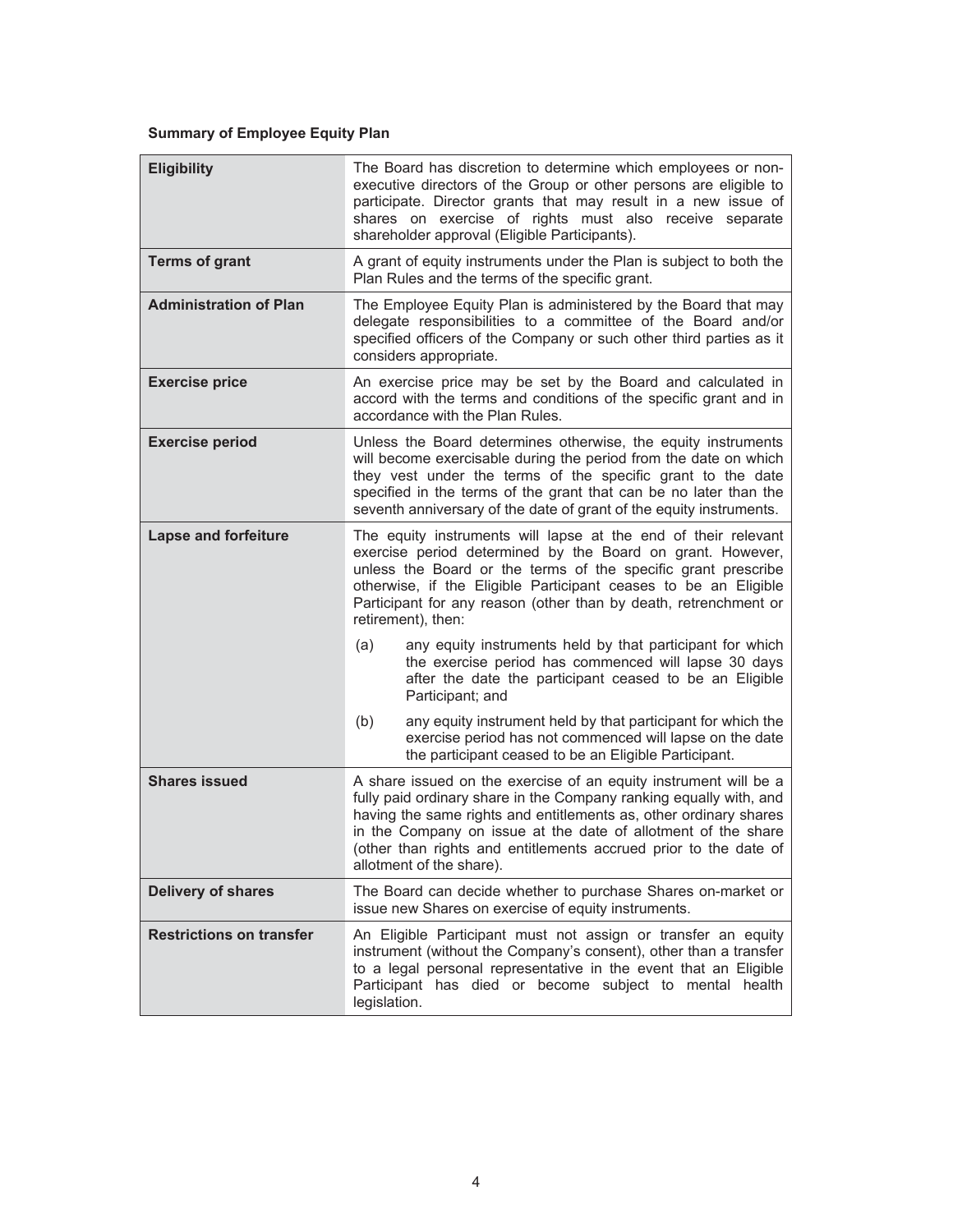| <b>Reorganisations or bonus</b><br><b>issues</b>                           | The entitlement of a holder of an equity instrument to Shares or<br>their cash equivalent value will be adjusted to take account of any<br>bonus issues as if the equity instrument had been exercised<br>before the determination of any entitlements in respect to those<br>issues. Any exercise price will be adjusted in the case of a<br>discounted rights issue in accordance with a formula prescribed<br>by ASX Listing Rules. In the case of a reorganisation of issued<br>capital, the entitlement to shares will be adjusted as required by<br>the ASX Listing Rules from time to time.                                                                                                                                                                                                                      |
|----------------------------------------------------------------------------|-------------------------------------------------------------------------------------------------------------------------------------------------------------------------------------------------------------------------------------------------------------------------------------------------------------------------------------------------------------------------------------------------------------------------------------------------------------------------------------------------------------------------------------------------------------------------------------------------------------------------------------------------------------------------------------------------------------------------------------------------------------------------------------------------------------------------|
| <b>Performance hurdles and</b><br>other vesting and exercise<br>conditions | Subject to the terms of the Plan, the vesting and exercise of equity<br>instruments may be conditional on performance hurdles, service<br>requirements, and the satisfaction of any other vesting and<br>exercise conditions set by the Board at the time of grant of the<br>equity instruments.                                                                                                                                                                                                                                                                                                                                                                                                                                                                                                                        |
| <b>Early vesting</b>                                                       | Equity instruments may vest (in whole or in part) earlier than the<br>vesting date in some circumstances, subject to exercise of the<br>Board's discretion and compliance with the ASX Listing Rules,<br>including if there is a change of control event (such as a takeover<br>bid or scheme).                                                                                                                                                                                                                                                                                                                                                                                                                                                                                                                         |
| <b>Restriction on disposal</b>                                             | The Board may impose a restriction on disposal of shares<br>allocated on exercise of an equity instrument.                                                                                                                                                                                                                                                                                                                                                                                                                                                                                                                                                                                                                                                                                                              |
| <b>Clawback</b>                                                            | Where, in the opinion of the Board, an equity instrument vests, or<br>may vest, to a Participant as a result of the fraud, dishonesty,<br>breach of obligations or knowing material misstatement of<br>financial statements by a Participant or an employee of the Group<br>other than the Participant and, in the opinion of the Board, the<br>equity instrument would not otherwise have vested, the Board<br>may determine that it has not vested and may, subject to<br>applicable laws, determine any treatment in relation to the equity<br>instrument (including resetting conditions, deeming Shares to be<br>forfeited and/or new instruments be granted subject to substitute<br>conditions) to ensure that no unfair benefit is obtained by the<br>Participant as a result of the actions of another person. |
| <b>Dilution</b>                                                            | Shares will not be issued unless the Board is satisfied that the<br>number of Shares offered or that may be offered under this plus<br>any other equity plan over the previous 3 years is less than 5% of<br>the total shares on issue.                                                                                                                                                                                                                                                                                                                                                                                                                                                                                                                                                                                 |
| <b>Hedging</b>                                                             | A Participant must not enter into any scheme, arrangement or<br>agreement (including Options and derivative products) under<br>which the Participant may alter the economic benefit to be derived<br>from an Equity Instrument.                                                                                                                                                                                                                                                                                                                                                                                                                                                                                                                                                                                         |
| <b>Variations</b>                                                          | The Board may terminate, suspend or amend the terms of the<br>Employee Equity Plan at any time. However, the Board may not<br>without the consent of the Participants amend any restriction or<br>other condition relating to the Plan that materially reduces the<br>rights of Participants, except in certain circumstances (for<br>example, if the amendment is required to comply with the ASX<br>Listing Rules or the Corporations Act). After equity instruments<br>have been granted, the terms and conditions for a particular grant<br>cannot be changed without the consent of the Participant.                                                                                                                                                                                                               |

#### **Recommendation**

The Directors as potential recipients of equity instruments under the Employee Equity Plan have an interest in Resolution 4 and therefore abstain from making any voting recommendation to shareholders.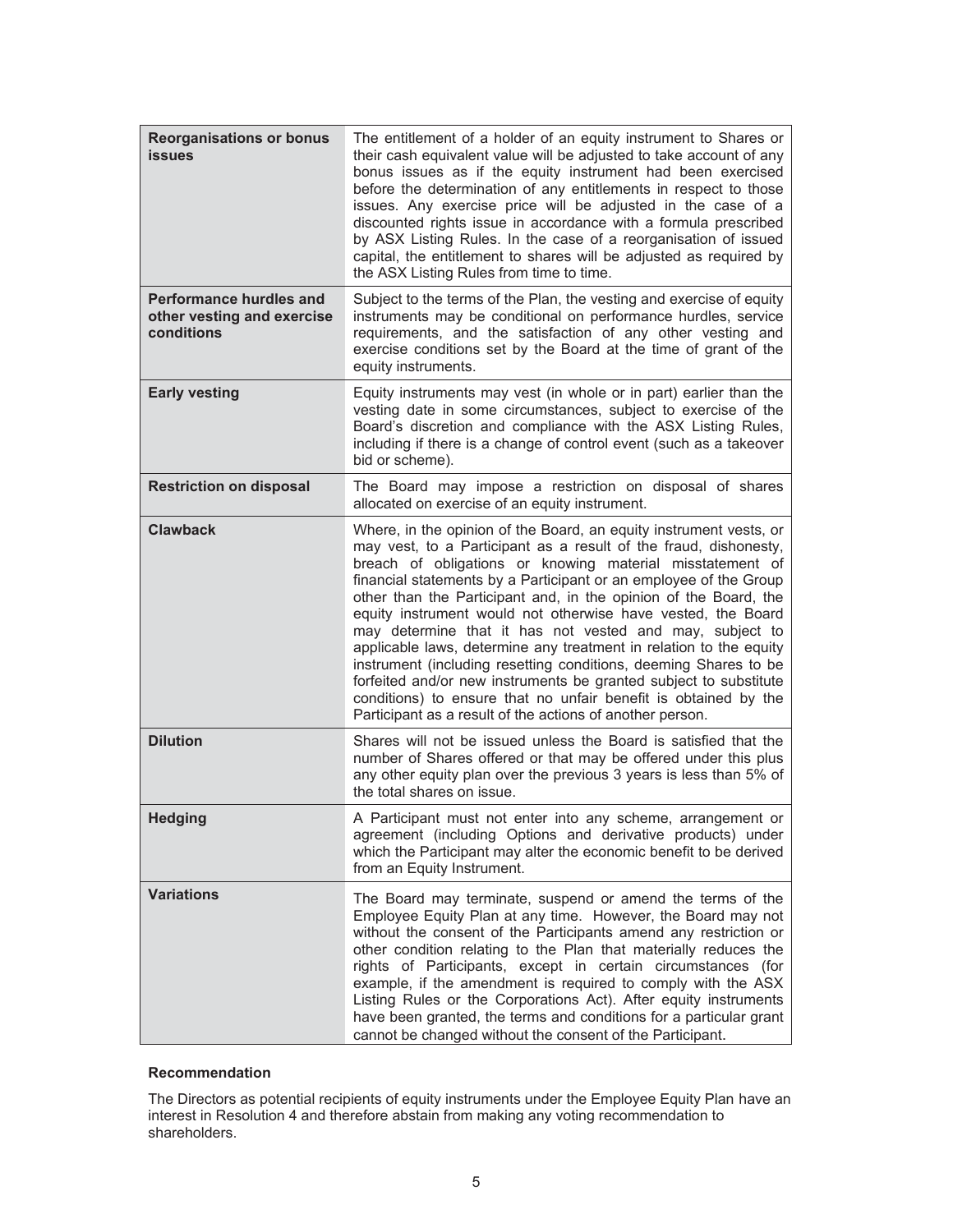The Chairman of the Meeting intends to vote all available Proxies in favour of this resolution.

#### BACKGROUND TO RESOLUTION 5

Resolution 5 set out in the Notice of Annual General Meeting are being put before shareholders for the purpose of ASX Listing Rule 10.14 and for all other purposes.

Listing Rule 10.14.1 requires a listed company to obtain shareholder approval for the issue of securities under an employee incentive scheme such as the Bionomics Employee Equity Plan (**EEP**) to certain parties, which includes a director, or an associate of a director, of the Company. A summary of the EEP is set out in the Explanatory Notes to Resolution 4 above. As a consequence, the Company is required to obtain shareholder approval before issuing share Options to Dr Ryan under the EEP.

Under Chapter 2E of the Corporations Act, a public company cannot give a financial benefit to a related party unless an exception applies or shareholders have in a general meeting approved the giving of that financial benefit to the related party in accordance with section 208 of the Corporations Act.

Dr Ryan, following shareholder approval of Resolution 3, is a related party of the Company due to the fact she is a director of the Company. The issue of share Options to Dr Ryan constitutes a "financial benefit" as described in the Corporations Act. Accordingly, the proposed issue of share Options to Dr Ryan will constitute the provision of a financial benefit to a related party of the Company.

It is the view of the directors that the exemptions under section 211 of the Corporations Act (remuneration and reimbursement) apply to the proposed option issue pursuant to Resolution 5. Accordingly, the directors are not seeking shareholder approval under section 208 of the Corporations Act, although shareholder approval must be obtained pursuant to ASX Listing Rule 10.14.

#### **RESOLUTION 5: Approval of Proposed Issue of Share Options to Dr Jane Ryan** (**ASX Listing Rule 10.14)**

Resolution 5 seeks shareholder approval for the proposed issue of share Options to Dr Jane Ryan under the EEP. Resolution 5 is conditional on passing of Resolution 4. If Resolution 4 is not passed, Resolution 5 will be withdrawn.

Under the Australian Securities Exchange Corporate Governance Principles and Recommendations, the guidelines for non-executive director remuneration provide that non-executive directors should normally be remunerated by way of fees, should not participate in schemes designed for remuneration of executives and should not receive Options. However, in view of the special circumstances of the Company, namely:

- $\bullet$  the Company does not presently have net earnings and its cash is at a premium;
- the Company considers it essential to attract and retain high calibre non-executive directors and to provide those directors with a competitive level of remuneration;
- align the interests of non-executive directors with the interests of the Company's shareholders;

the issue of Options is in the best interests of the Company.

If resolution 5 is passed, the Company will be able to proceed with the issue of share Options to Dr Ryan under the EEP as part of her total remuneration package. The Board considers that this type and level of remuneration is consistent with the remuneration practices of similar lifescience companies. The money paid by Dr Ryan upon exercise of the share Options will be applied towards general corporate expenses. If resolution 5 is not passed, the Company will not be able to proceed with the issue and this may require the Board to consider further cash compensation for Dr Ryan.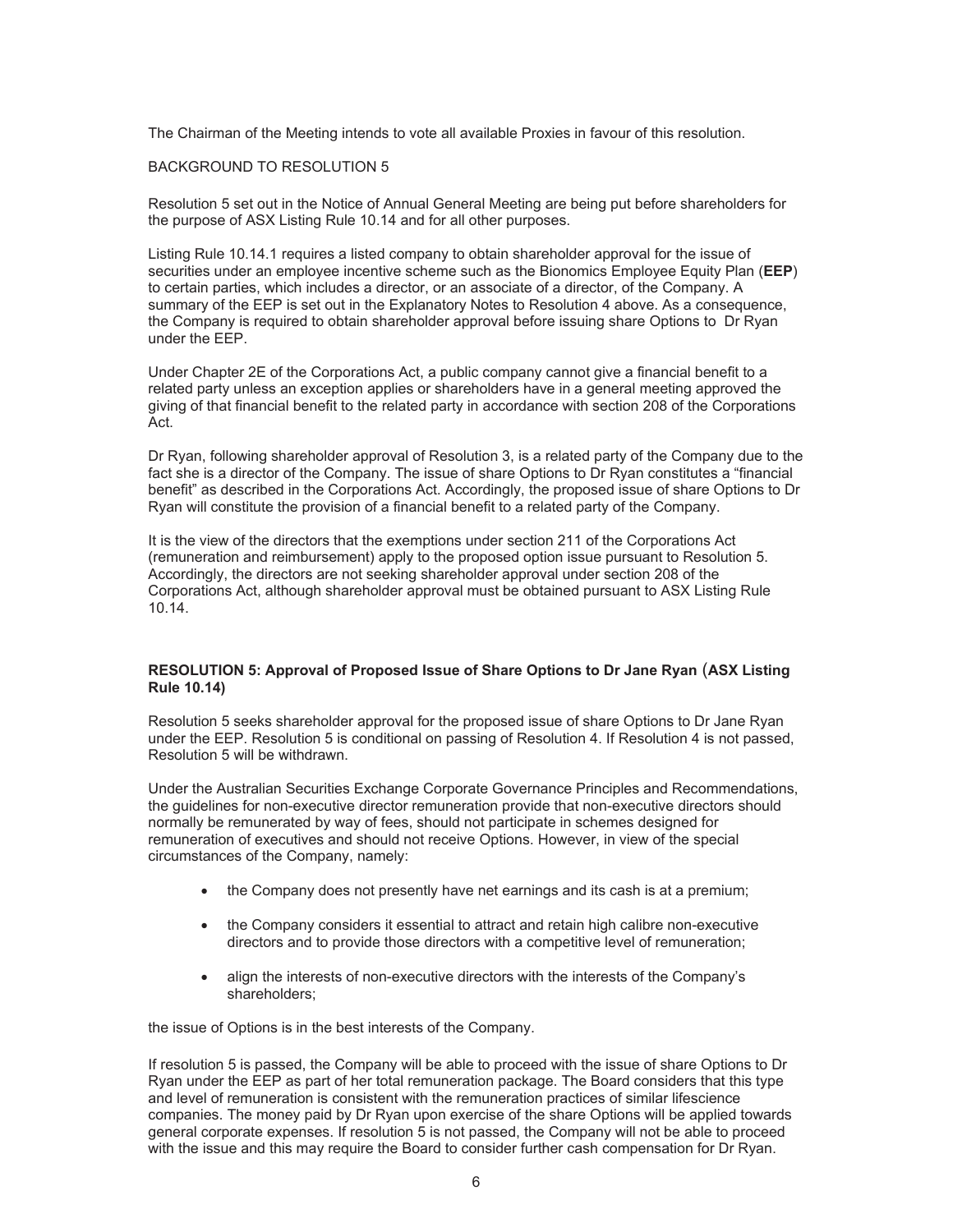The Company proposes to issue share Options to Dr Ryan as follows:

| <b>Non-Executive Director</b> | Number of            | <b>Exercise Period</b>                                                                                                                                                                                                                                                                                                                                                                                                                                                                                                                                                                                                          |  |  |
|-------------------------------|----------------------|---------------------------------------------------------------------------------------------------------------------------------------------------------------------------------------------------------------------------------------------------------------------------------------------------------------------------------------------------------------------------------------------------------------------------------------------------------------------------------------------------------------------------------------------------------------------------------------------------------------------------------|--|--|
|                               | <b>Share Options</b> |                                                                                                                                                                                                                                                                                                                                                                                                                                                                                                                                                                                                                                 |  |  |
| Dr Jane Ryan                  | 500,000              | for 100,000 Options, a 5 year period commencing<br>$\bullet$<br>from the first anniversary of the date of<br>acceptance;<br>for 100,000 Options, a 5 year period commencing<br>$\bullet$<br>from the second anniversary of the date of<br>acceptance;<br>for 100,000 Options, a 5 year period commencing<br>$\bullet$<br>from the third anniversary of the date of<br>acceptance;<br>for 100,000 Options, a 5 year period commencing<br>$\bullet$<br>from the fourth anniversary of the date of<br>acceptance; and<br>for 100,000 Options, a 5 year period commencing<br>$\bullet$<br>from the fifth anniversary of the date of |  |  |
|                               |                      | acceptance.                                                                                                                                                                                                                                                                                                                                                                                                                                                                                                                                                                                                                     |  |  |

The following information is provided in relation to the terms of the share options and for the purposes of ASX Listing Rule 10.15:

- (a) The share Options will be issued to Dr Jane Ryan;
- (b) Dr Ryan is a Director of the Company and standing for election at the Annual General Meeting in accordance with Resolution 3;
- (c) The maximum number of share Options under the EEP as set out in the table above are 500,000 which, upon exercise and payment of the exercise price, are convertible into 500,000 ordinary shares;
- (d) Dr Ryan's total remuneration as a Non-Executive director of Bionomics is \$77,000;
- (e) No share Options have been previously issued to Dr Ryan;
- (f) Each share option will be issued for no consideration and will, if exercised at any time during the share option exercise period (as described in the table above), entitle Dr Ryan to subscribe for a fully paid ordinary share in the Company at a price of \$0.1687 per share. The exercise price of \$0.1687 per share option is based on a seven (7) day VWAP of the Company's shares prior to Dr Ryan's commencement as a non-executive director. The Company values this grant at \$62,000, per the Black-Scholes model.
- (g) If Resolution 5 is approved, the share Options are expected to be issued by 20 December 2020 (and in any event, by no later than 20 November 2021);
- (h) The price of the securities is set out in paragraph (f) above;
- (i) A summary of the material terms of the EEP are set out in Resolution 4 above;
- (j) There is no loan in relation to the acquisition by Dr Ryan;
- (k) Details of any share Options and other securities issued under the EEP will be published in the Annual Report of Bionomics relating to the period in which they were issued, along with a statement that approval for the issue was obtained under listing rule 10.14

 Any additional persons covered by listing rule 10.14 who become entitled to participate in an issue of securities under the EEP after the resolution is approved and who were not named in the notice of meeting will not participate until approval is obtained under that rule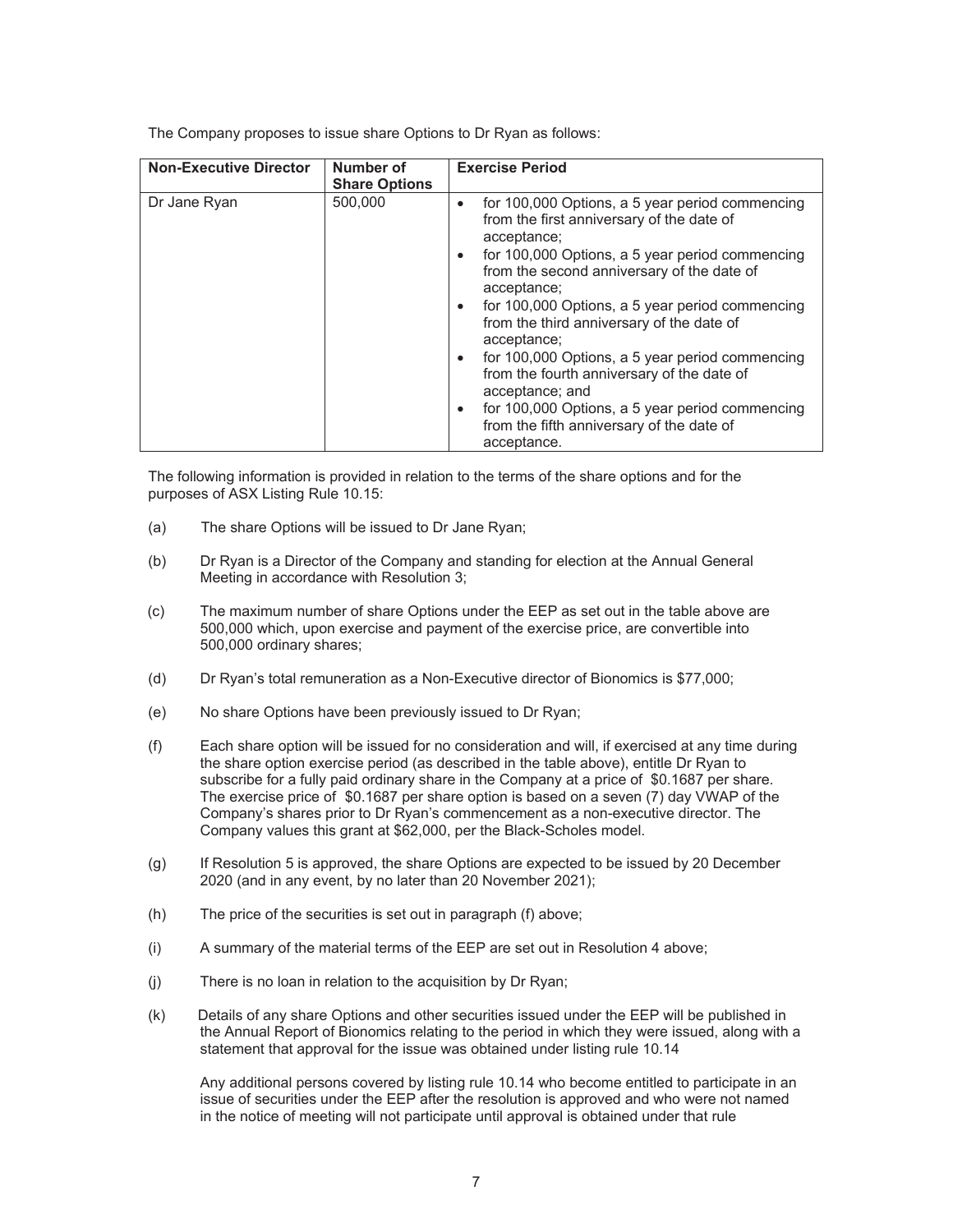(l) A voting exclusion statement in respect of this Resolution is set out in the Notice of Annual General Meeting.

The share Options will not be quoted on the ASX.

The Chair of the Meeting intends to vote all available Proxies in favour of this Resolution

**The Board (with Dr Ryan abstaining), recommends that shareholders vote in favour of the proposed issue of share Options to Dr Ryan.** 

Adelaide 19 October 2020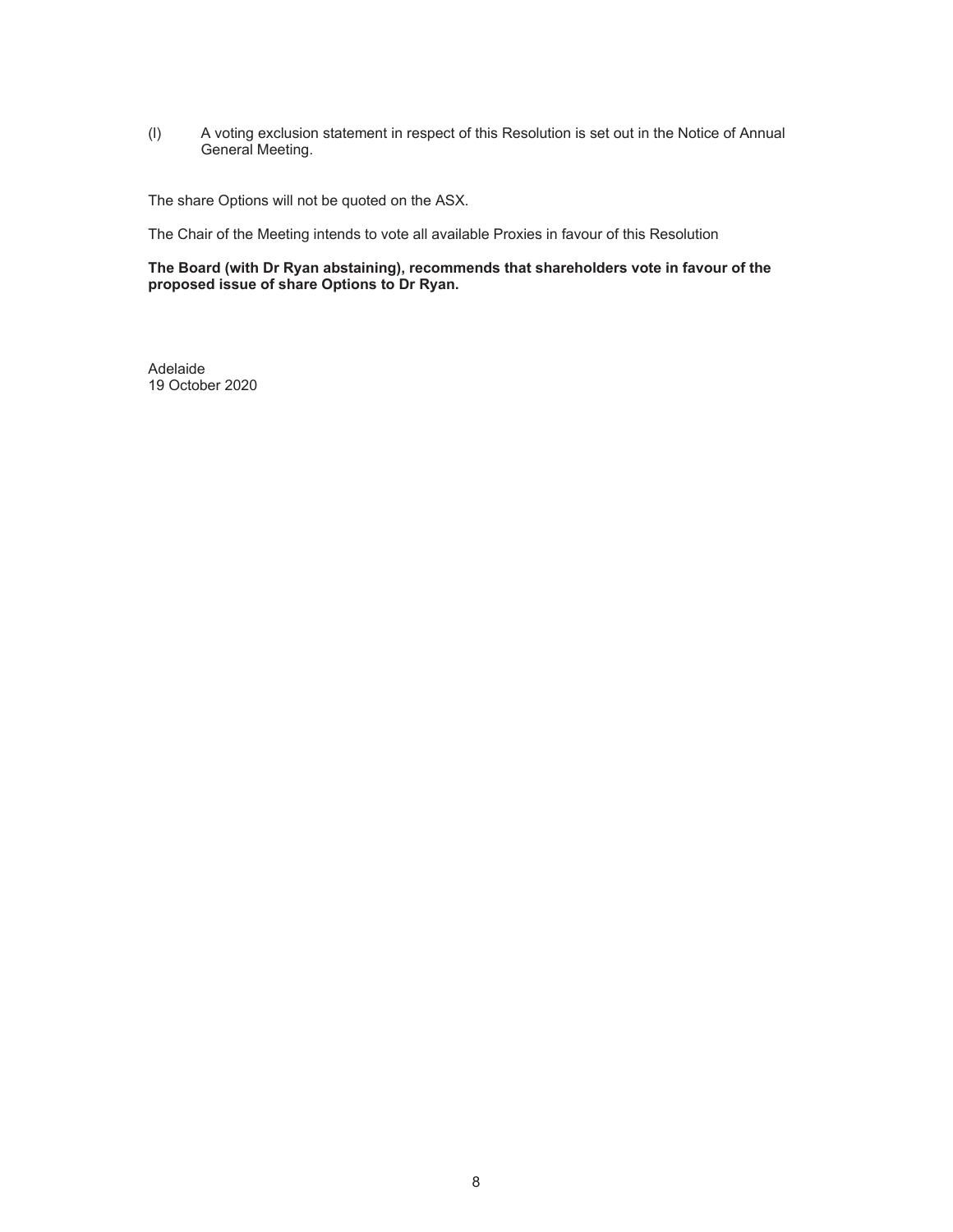

**BNO** MR SAM SAMPLE **FLAT 123** 123 SAMPLE STREET THE SAMPLE HILL SAMPLE ESTATE SAMPLEVILLE VIC 3030





Phone: 1300 556 161 (within Australia) +61 3 9415 4000 (outside Australia)

Online: www.investorcentre.com/contact



#### YOUR VOTE IS IMPORTANT

For your proxy appointment to be effective it must be received by 9:30 AM (ACDT) on Wednesday, 18 November 2020.

# **Proxy Form**

#### **How to Vote on Items of Business**

All your securities will be voted in accordance with your directions.

#### **APPOINTMENT OF PROXY**

Voting 100% of your holding: Direct your proxy how to vote by marking one of the boxes opposite each item of business. If you do not mark a box your proxy may vote or abstain as they choose (to the extent permitted by law). If you mark more than one box on an item your vote will be invalid on that item.

Voting a portion of your holding: Indicate a portion of your voting rights by inserting the percentage or number of securities you wish to vote in the For, Against or Abstain box or boxes. The sum of the votes cast must not exceed your voting entitlement or 100%.

Appointing a second proxy: You are entitled to appoint up to two proxies to attend the meeting and vote on a poll. If you appoint two proxies you must specify the percentage of votes or number of securities for each proxy, otherwise each proxy may exercise half of the votes. When appointing a second proxy write both names and the percentage of votes or number of securities for each in Step 1 overleaf.

A proxy need not be a securityholder of the Company.

#### **SIGNING INSTRUCTIONS FOR POSTAL FORMS**

Individual: Where the holding is in one name, the securityholder must sign.

Joint Holding: Where the holding is in more than one name, all of the securityholders should sign.

Power of Attorney: If you have not already lodged the Power of Attorney with the registry. please attach a certified photocopy of the Power of Attorney to this form when you return it.

Companies: Where the company has a Sole Director who is also the Sole Company Secretary, this form must be signed by that person. If the company (pursuant to section 204A of the Corporations Act 2001) does not have a Company Secretary, a Sole Director can also sign alone. Otherwise this form must be signed by a Director jointly with either another Director or a Company Secretary. Please sign in the appropriate place to indicate the office held. Delete titles as applicable.

#### PARTICIPATING IN THE MEETING

Due to Federal and State Government restrictions regarding gatherings and COVID-19 the meeting will be held virtually via an online platform at htpps:// web.lumiagm.com with meeting ID 392-545-407

**XX** Lodge your Proxy Form:

#### **Online:**

Lodge your vote online at www.investorvote.com.au using your secure access information or use your mobile device to scan the personalised OR code

Your secure access information is



Control Number: 999999 **SRN/HIN: 19999999999 PIN: 99999** 

For Intermediary Online subscribers (custodians) go to www.intermediaryonline.com

**By Mail:** 

Computershare Investor Services Pty Limited GPO Box 242 Melbourne VIC 3001 Australia

**Bv Fax:** 

1800 783 447 within Australia or +61 3 9473 2555 outside Australia



PLEASE NOTE: For security reasons it is important that you keep your SRN/HIN confidential